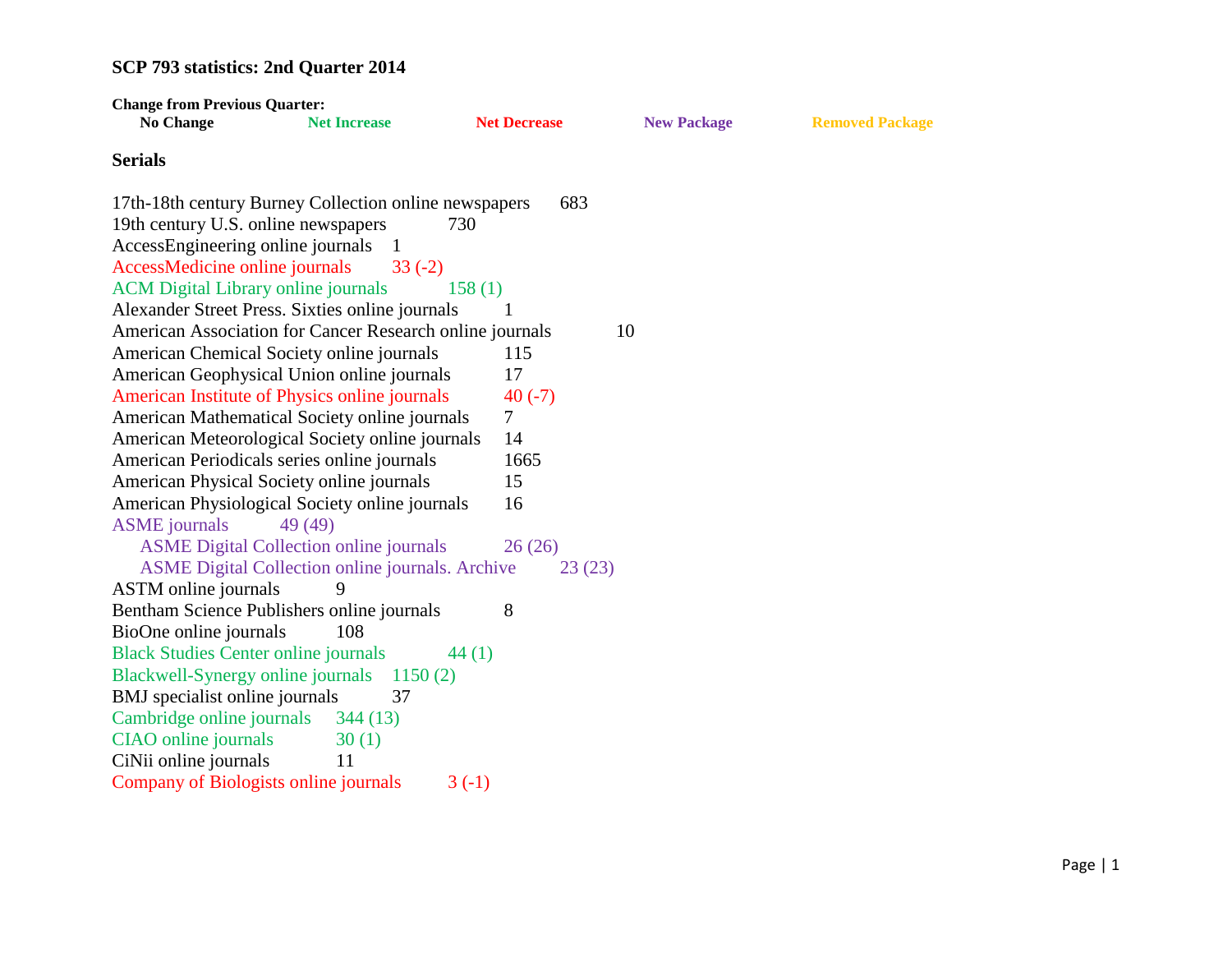| <b>Change from Previous Quarter:</b>                             |                     |                     |                    |                        |
|------------------------------------------------------------------|---------------------|---------------------|--------------------|------------------------|
| <b>No Change</b>                                                 | <b>Net Increase</b> | <b>Net Decrease</b> | <b>New Package</b> | <b>Removed Package</b> |
| <b>CRC</b> Press journals<br>12                                  |                     |                     |                    |                        |
| CRC Press. CHEMnetBASE online journals                           |                     | 1                   |                    |                        |
| CRC Press. CivilEngineeringnetBASE online journals               |                     |                     | 1                  |                        |
| CRC Press. ENGnetBASE online journals                            |                     |                     |                    |                        |
| CRC Press. ENGnetBASE Supplement online journals                 |                     |                     | 1                  |                        |
| CRC Press. ENVIROnetBASE online journals                         |                     |                     |                    |                        |
| CRC Press. FORENSICnetBASE/LawENFORCEMENTnetBASE online journals |                     |                     |                    | 1                      |
| CRC Press. ITECHnetBASE online journals                          |                     | 3                   |                    |                        |
| CRC Press. MATHnetBASE online journals                           |                     | 1                   |                    |                        |
| CRC Press. MechanicalEngineeringnetBASE online journals 1        |                     |                     |                    |                        |
| De Gruyter online journals. Bepress                              |                     | 78                  |                    |                        |
| Duke University Press online journals                            |                     | 39                  |                    |                        |
| Early American imprints online journals. Series II               |                     | $\overline{2}$      |                    |                        |
| Early English books online journals                              |                     | 433                 |                    |                        |
| <b>EBSCO</b> journals                                            | 16130(16)           |                     |                    |                        |
| EBSCO. Academic search complete online journals                  |                     | 8180(5)             |                    |                        |
| EBSCO. Art source online journals                                |                     | 598                 |                    |                        |
| EBSCO. Business source complete online journals                  |                     | 3063(7)             |                    |                        |
| EBSCO. CINAHL plus online journals                               |                     | 653                 |                    |                        |
| EBSCO. Education source online journals                          |                     | 1603(1)             |                    |                        |
| EBSCO. Library literature & information science online journals  |                     |                     | 142(2)             |                        |
| EBSCO. MasterFILE premier online journals                        |                     | 1560(1)             |                    |                        |
| EBSCO. Newspaper source online newspapers                        |                     | 278                 |                    |                        |
| EBSCO. Regional business news online journals                    |                     | 53                  |                    |                        |
| <b>ECS</b> Digital Library online journals                       |                     | 7(7)                |                    |                        |
| EIU online journals                                              | 753                 |                     |                    |                        |
| Gale journals<br>427                                             |                     |                     |                    |                        |
| Gale. Latin American and Iberian biographies online journals     |                     |                     | 1                  |                        |
| Gale. Literature Resource Center online journals                 |                     | 423                 |                    |                        |
| Gale. Selections from Sabin Americana, 1500-1926 online journals |                     |                     | 3                  |                        |
| <b>IEEE Xplore online journals</b>                               | 339(5)              |                     |                    |                        |
| IIMP full text online journals                                   | 196                 |                     |                    |                        |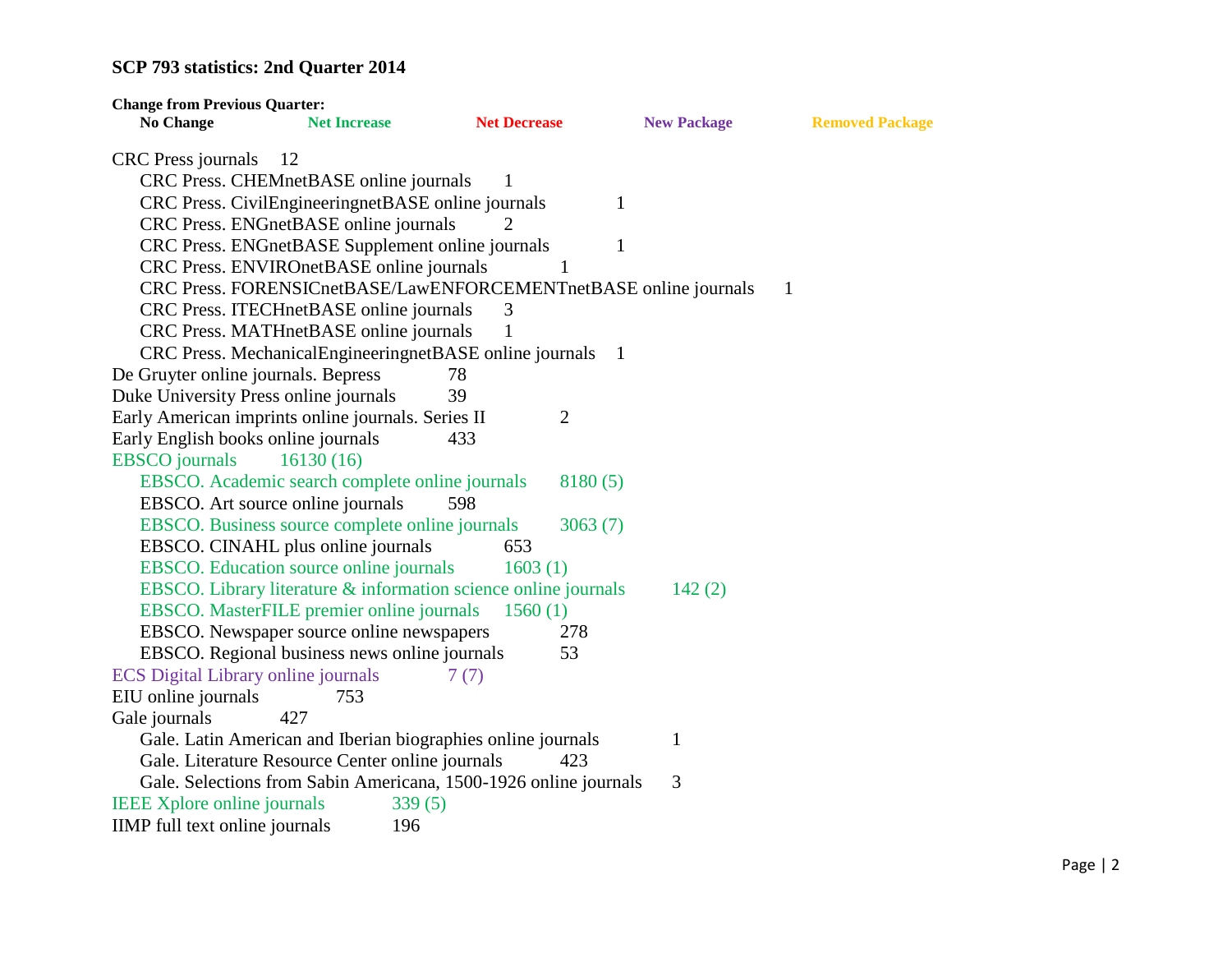| <b>Change from Previous Quarter:</b>                                  |                     |                     |                                                                                  |                        |
|-----------------------------------------------------------------------|---------------------|---------------------|----------------------------------------------------------------------------------|------------------------|
| <b>No Change</b>                                                      | <b>Net Increase</b> | <b>Net Decrease</b> | <b>New Package</b>                                                               | <b>Removed Package</b> |
| <b>IIPAFT</b> full text online journals                               | 135                 |                     |                                                                                  |                        |
| Informa healthcare online journals                                    |                     | 200                 |                                                                                  |                        |
| Institute of Physics online journals                                  |                     | 93(2)               |                                                                                  |                        |
| International index to black periodicals online journals              |                     | 126(1)              |                                                                                  |                        |
| <b>JSTOR</b> journals                                                 | 2699(51)            |                     |                                                                                  |                        |
| <b>JSTOR</b> online journals                                          | 2596(51)            |                     |                                                                                  |                        |
| JSTOR online journals. Ireland Collection                             |                     | 103                 |                                                                                  |                        |
| Karger online journals                                                | 147                 |                     |                                                                                  |                        |
| Knovel Library online journals                                        | 3                   |                     |                                                                                  |                        |
| LexisNexis academic online journals                                   |                     | 3205                |                                                                                  |                        |
| Literature online (LION) online journals                              |                     | 372                 |                                                                                  |                        |
| LWW online journals                                                   | 279                 |                     |                                                                                  |                        |
| Making of the modern world online journals                            |                     | 1                   |                                                                                  |                        |
| Mary Ann Liebert journals                                             | 149                 |                     |                                                                                  |                        |
| Mary Ann Liebert online journals                                      |                     | 46                  |                                                                                  |                        |
| Mary Ann Liebert online journals. Archive                             |                     | 103                 |                                                                                  |                        |
| MD Consult online journals                                            | 93                  |                     |                                                                                  |                        |
| Miscellaneous UC subscription online journals                         |                     | $30(-1)$            |                                                                                  |                        |
| <b>MIT Press journals</b><br>20                                       |                     |                     |                                                                                  |                        |
| MIT Press CogNet online journals                                      |                     | 7                   |                                                                                  |                        |
| MIT Press online journals                                             | 13                  |                     |                                                                                  |                        |
| Morgan & Claypool online journals                                     |                     | 22<br>76            |                                                                                  |                        |
| Nature Publishing Group online journals<br>Newsbank/Readex newspapers | 1719(1)             |                     |                                                                                  |                        |
| Newsbank/Readex online newspapers. Access world news                  |                     |                     | 678(1)                                                                           |                        |
|                                                                       |                     |                     | Newsbank/Readex online newspapers. Early American newspapers series 1, 1690-1876 | 1041                   |
| Nineteenth century collections online journals                        |                     | 257                 |                                                                                  |                        |
| Now online journals                                                   | 23                  |                     |                                                                                  |                        |
| NRC Research Press online journals                                    |                     | 22                  |                                                                                  |                        |
| <b>OECD</b> iLibrary online journals                                  | 249(1)              |                     |                                                                                  |                        |
|                                                                       |                     |                     |                                                                                  |                        |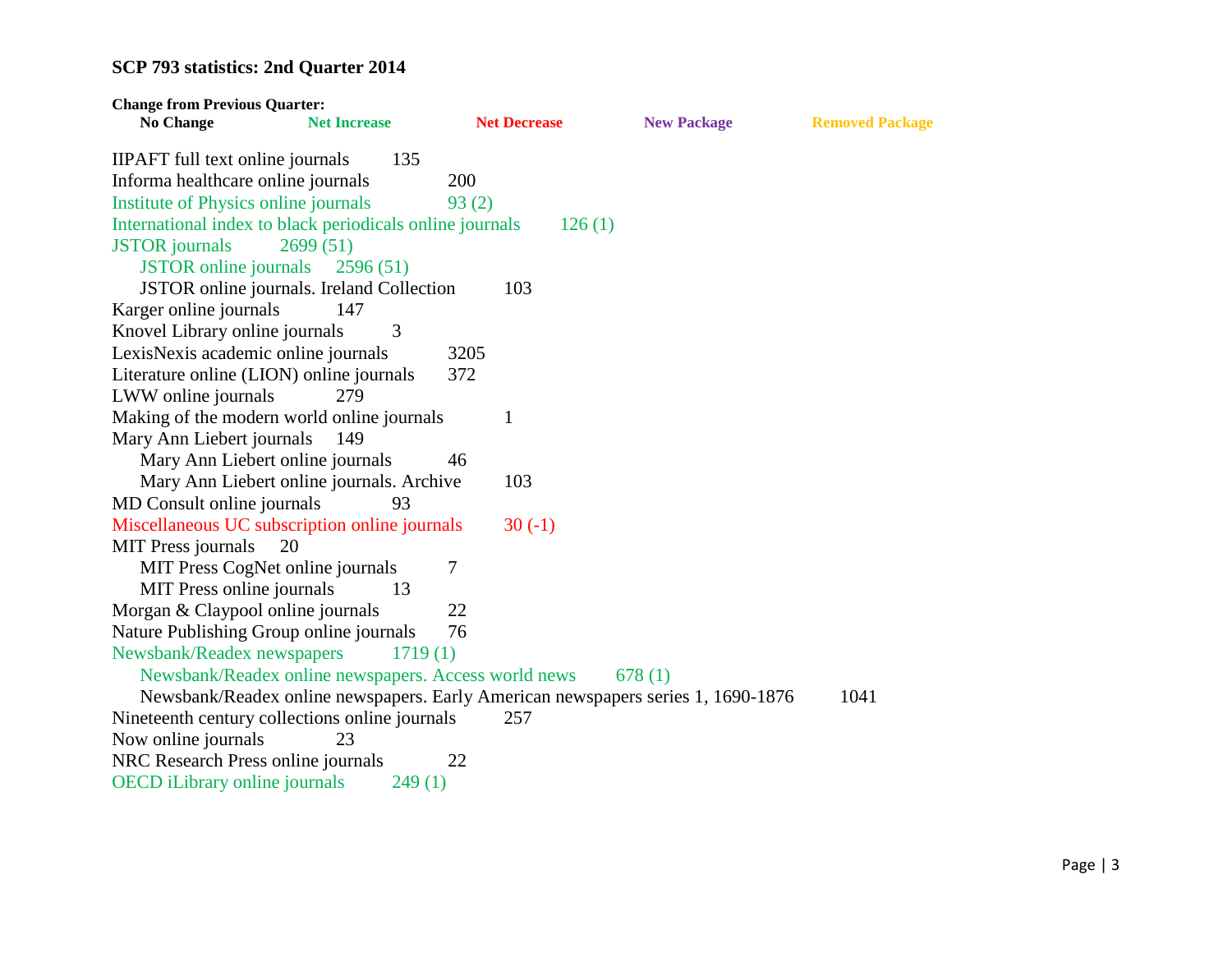| <b>Change from Previous Quarter:</b><br><b>No Change</b> | <b>Net Increase</b>                                                         | <b>Net Decrease</b> | <b>New Package</b>                                                                                           | <b>Removed Package</b>                                                                                      |   |
|----------------------------------------------------------|-----------------------------------------------------------------------------|---------------------|--------------------------------------------------------------------------------------------------------------|-------------------------------------------------------------------------------------------------------------|---|
| Open access resource selected by the UC Libraries        |                                                                             |                     | 11116 (1035)                                                                                                 |                                                                                                             |   |
|                                                          | Open access resource selected by the UC Libraries                           |                     | 1074(17)                                                                                                     |                                                                                                             |   |
|                                                          | Open access resource selected by the UC Libraries  10042 (1018)             |                     |                                                                                                              |                                                                                                             |   |
|                                                          |                                                                             |                     |                                                                                                              | Open access resource selected by the UC Libraries. American Association for Cancer Research online journals | 6 |
|                                                          |                                                                             |                     | Open access resource selected by the UC Libraries. American Heart Association online journals                | 7                                                                                                           |   |
|                                                          |                                                                             |                     | Open access resource selected by the UC Libraries. American Physical Society online journals                 |                                                                                                             |   |
|                                                          |                                                                             |                     | Open access resource selected by the UC Libraries. American Physiological Society online journals            | 16                                                                                                          |   |
|                                                          |                                                                             |                     | Open access resource selected by the UC Libraries. American Society for Microbiology online journals         | 15                                                                                                          |   |
|                                                          | Open access resource selected by the UC Libraries. ANSInet online journals  |                     |                                                                                                              | 22                                                                                                          |   |
|                                                          |                                                                             |                     | Open access resource selected by the UC Libraries. Astrophysics Data System online journals 23 (1)           |                                                                                                             |   |
|                                                          | Open access resource selected by the UC Libraries. Bentham online journals  |                     |                                                                                                              | 46                                                                                                          |   |
|                                                          | Open access resource selected by the UC Libraries. Bioline online journals  |                     |                                                                                                              | 38                                                                                                          |   |
|                                                          |                                                                             |                     | Open access resource selected by the UC Libraries. BioMed Central online journals                            | 250(10)                                                                                                     |   |
|                                                          |                                                                             |                     | Open access resource selected by the UC Libraries. Blackwell-Synergy online journals                         | 16                                                                                                          |   |
|                                                          |                                                                             |                     | Open access resource selected by the UC Libraries. BMJ specialist online journals                            | 39                                                                                                          |   |
|                                                          | Open access resource selected by the UC Libraries. CiNii online journals    |                     |                                                                                                              | 26(1)                                                                                                       |   |
|                                                          |                                                                             |                     | Open access resource selected by the UC Libraries. CLOCKSS online journals                                   | 2                                                                                                           |   |
|                                                          |                                                                             |                     | Open access resource selected by the UC Libraries. Company of Biologists online journals                     | 5(1)                                                                                                        |   |
|                                                          |                                                                             |                     | Open access resource selected by the UC Libraries. Copernicus online journals                                | 34                                                                                                          |   |
|                                                          |                                                                             |                     | Open access resource selected by the UC Libraries. Core Historical Literature of Agriculture online journals | 13                                                                                                          |   |
|                                                          |                                                                             |                     | Open access resource selected by the UC Libraries. DigiZeitschriften online journals                         | 55                                                                                                          |   |
|                                                          | Open access resource selected by the UC Libraries. DOAJ online journals     |                     |                                                                                                              | 6471 (722)                                                                                                  |   |
|                                                          |                                                                             |                     | Open access resource selected by the UC Libraries. Duke University Press online journals                     | 1                                                                                                           |   |
|                                                          | Open access resource selected by the UC Libraries. Elsevier online journals |                     |                                                                                                              |                                                                                                             |   |
|                                                          | Open access resource selected by the UC Libraries. Erudit online journals   |                     |                                                                                                              | 5                                                                                                           |   |
|                                                          |                                                                             |                     | Open access resource selected by the UC Libraries. eScholarship online journals                              | 69(1)                                                                                                       |   |
|                                                          |                                                                             |                     | Open access resource selected by the UC Libraries. HighWire Press online journals                            | $106(-1)$                                                                                                   |   |
|                                                          | Open access resource selected by the UC Libraries. Hindawi online journals  |                     |                                                                                                              | 327(16)                                                                                                     |   |
|                                                          |                                                                             |                     | Open access resource selected by the UC Libraries. IEEE Xplore online journals                               | 1                                                                                                           |   |
|                                                          |                                                                             |                     | Open access resource selected by the UC Libraries. Institute of Physics online journals                      | 5                                                                                                           |   |
|                                                          |                                                                             |                     | Open access resource selected by the UC Libraries. Journal@rchive online journals                            | 36                                                                                                          |   |
|                                                          |                                                                             |                     | Open access resource selected by the UC Libraries. J-STAGE online journals                                   | 241                                                                                                         |   |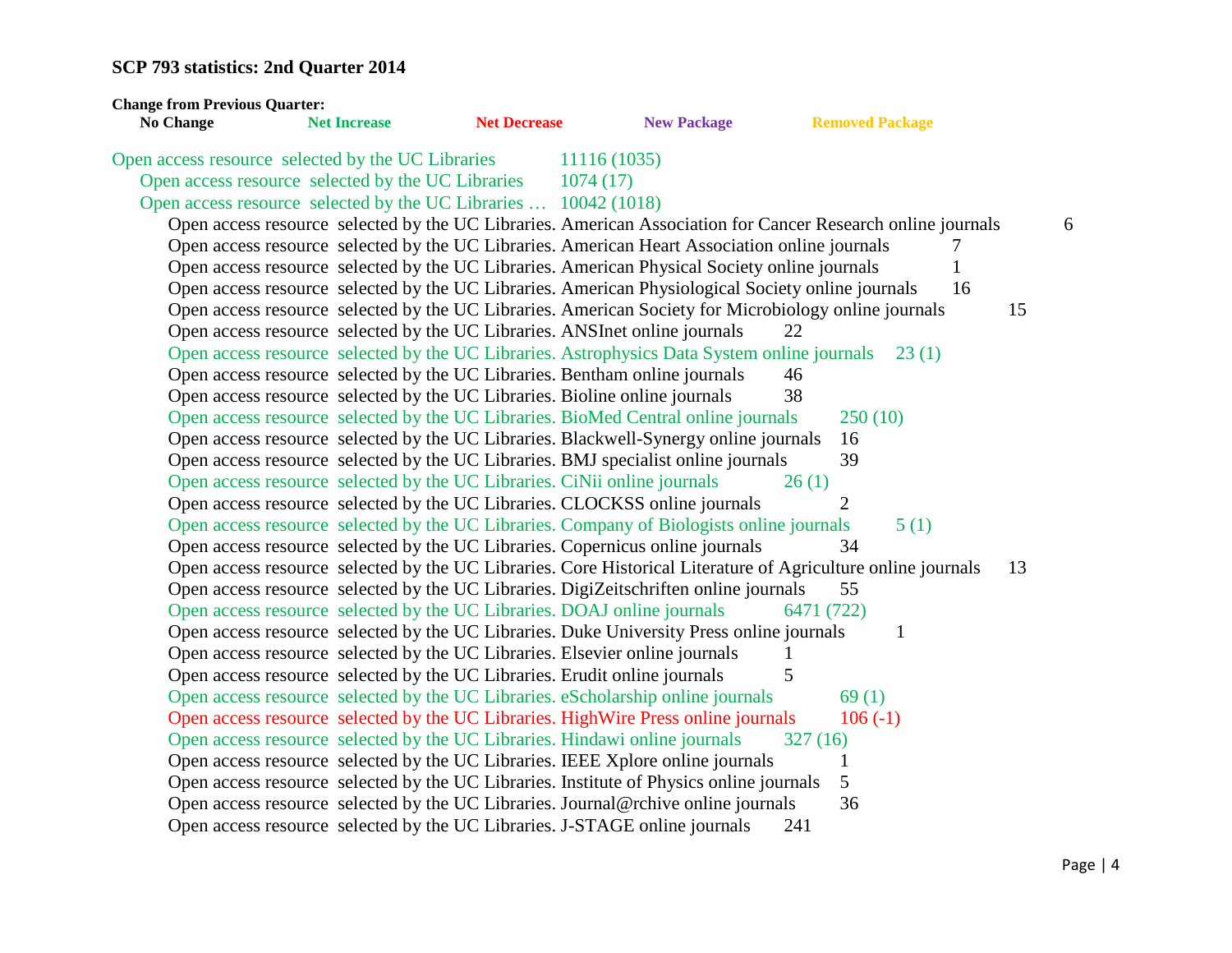| <b>Change from Previous Quarter:</b><br><b>No Change</b>                | <b>Net Increase</b> | <b>Net Decrease</b> | <b>New Package</b>                                                                                           | <b>Removed Package</b> |  |
|-------------------------------------------------------------------------|---------------------|---------------------|--------------------------------------------------------------------------------------------------------------|------------------------|--|
|                                                                         |                     |                     | Open access resource selected by the UC Libraries. JSTOR online journals                                     | 56(1)                  |  |
|                                                                         |                     |                     | Open access resource selected by the UC Libraries. Karger online journals                                    | 7(4)                   |  |
|                                                                         |                     |                     | Open access resource selected by the UC Libraries. Making of America online journals 71(1)                   |                        |  |
|                                                                         |                     |                     | Open access resource selected by the UC Libraries. MedIND online journals                                    | 22                     |  |
|                                                                         |                     |                     | Open access resource selected by the UC Libraries. MIT Press online journals                                 | 1                      |  |
|                                                                         |                     |                     | Open access resource selected by the UC Libraries. Nature Publishing Group online journals                   | 8(2)                   |  |
|                                                                         |                     |                     | Open access resource selected by the UC Libraries. Numdam online journals                                    | 18                     |  |
|                                                                         |                     |                     | Open access resource selected by the UC Libraries. Optics Infobase online journals                           | 1(1)                   |  |
|                                                                         |                     |                     | Open access resource selected by the UC Libraries. Oxford online journals                                    | 57(3)                  |  |
|                                                                         |                     |                     | Open access resource selected by the UC Libraries. Persee online journals                                    | 103(1)                 |  |
|                                                                         |                     |                     | Open access resource selected by the UC Libraries. Project Euclid online journals                            | 19(1)                  |  |
|                                                                         |                     |                     | Open access resource selected by the UC Libraries. PubMed Central online journals                            | 872 (56)               |  |
| Open access resource selected by the UC Libraries. Raco online journals |                     |                     |                                                                                                              | 5(2)                   |  |
|                                                                         |                     |                     | Open access resource selected by the UC Libraries. RedALyc online journals                                   | 147(19)                |  |
|                                                                         |                     |                     | Open access resource selected by the UC Libraries. Revues.org online journals                                | 59 (28)                |  |
|                                                                         |                     |                     | Open access resource selected by the UC Libraries. Royal Society of Chemistry online journals                | $\overline{c}$         |  |
|                                                                         |                     |                     | Open access resource selected by the UC Libraries. Royal Society of New Zealand online journals              | $\mathbf{1}$           |  |
| Open access resource selected by the UC Libraries. Sage online journals |                     |                     |                                                                                                              | 3                      |  |
|                                                                         |                     |                     | Open access resource selected by the UC Libraries. SciELO online journals                                    | 425 (29)               |  |
|                                                                         |                     |                     | Open access resource selected by the UC Libraries. ScienceDirect online journals                             | 14(2)                  |  |
|                                                                         |                     |                     | Open access resource selected by the UC Libraries. SORA online journals                                      | 10                     |  |
|                                                                         |                     |                     | Open access resource selected by the UC Libraries. SpringerLink online journals                              | 12(3)                  |  |
|                                                                         |                     |                     | Open access resource selected by the UC Libraries. SpringerOpen online journals                              | 17(13)                 |  |
|                                                                         |                     |                     | Open access resource selected by the UC Libraries. Swiss electronic academic library service online journals | 98 (98)                |  |
| Open access resource selected by the UC Libraries. U.S. online journals |                     |                     |                                                                                                              | 125(1)                 |  |
|                                                                         |                     |                     | Open access resource selected by the UC Libraries. Wiley-Blackwell online journals                           | 12(2)                  |  |
| Optics Infobase online journals                                         | 28                  |                     |                                                                                                              |                        |  |
| Oxford online journals                                                  | 275(5)              |                     |                                                                                                              |                        |  |
| Periodicals archive online journals 544                                 |                     |                     |                                                                                                              |                        |  |
| Portico online journals                                                 | 11                  |                     |                                                                                                              |                        |  |
| Project MUSE online journals                                            | 595 $(14)$          |                     |                                                                                                              |                        |  |
| PROLA (Physical Review Online Archive)                                  |                     | 16                  |                                                                                                              |                        |  |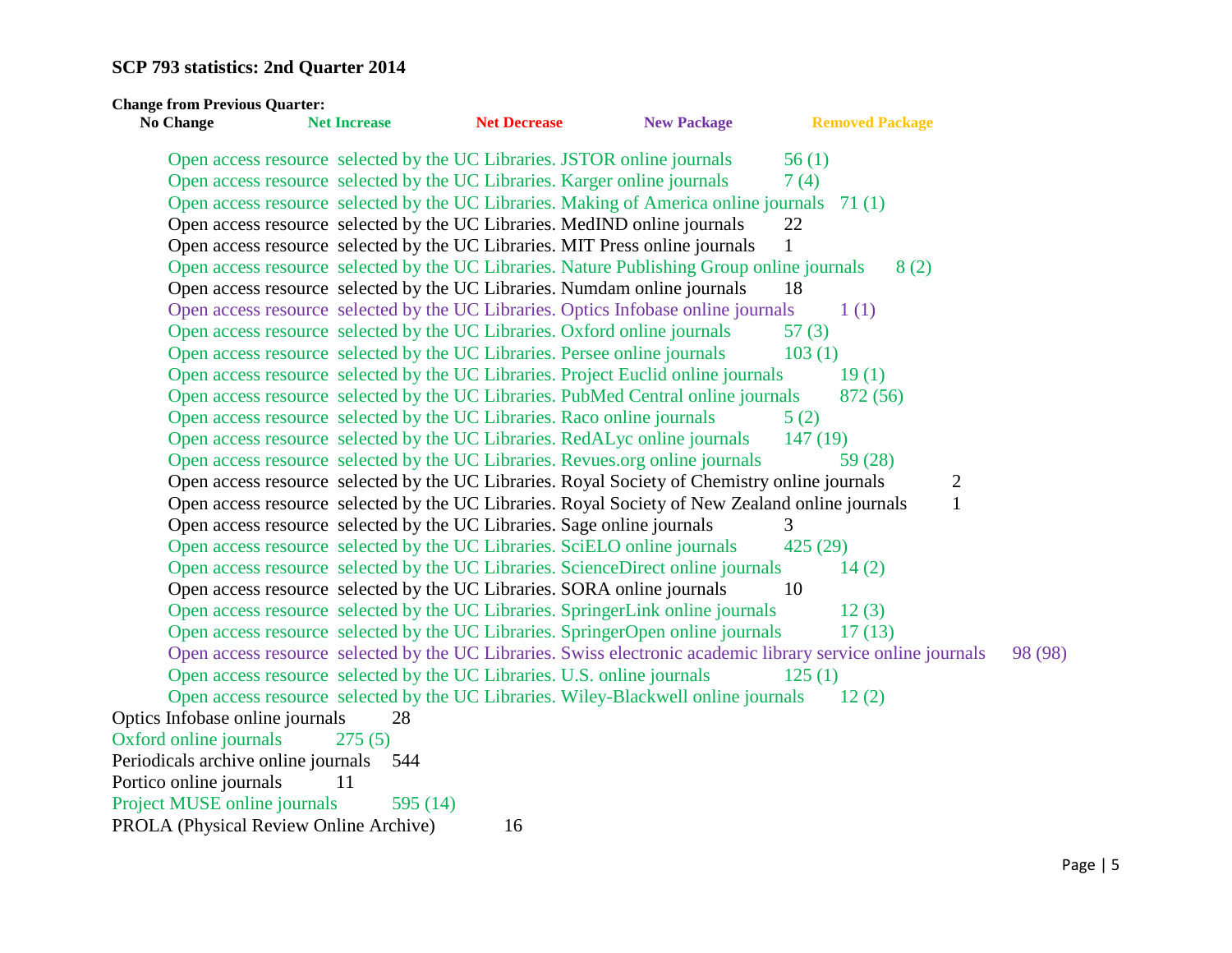| <b>Change from Previous Quarter:</b>       |                                                                  |                     |                    |                        |
|--------------------------------------------|------------------------------------------------------------------|---------------------|--------------------|------------------------|
| <b>No Change</b>                           | <b>Net Increase</b>                                              | <b>Net Decrease</b> | <b>New Package</b> | <b>Removed Package</b> |
| ProQuest journals                          | 617                                                              |                     |                    |                        |
|                                            | ProQuest online journals. Ethnic newswatch                       | 363                 |                    |                        |
|                                            | ProQuest online journals. GenderWatch                            | 234                 |                    |                        |
| ProQuest online newspapers                 | 20                                                               |                     |                    |                        |
| PsycARTICLES online journals               | 111(5)                                                           |                     |                    |                        |
| Psychiatry online journals $3(2)$          |                                                                  |                     |                    |                        |
|                                            | Royal Society (Great Britain) online journals                    | 21                  |                    |                        |
| <b>Royal Society of Chemistry journals</b> |                                                                  | 151(2)              |                    |                        |
|                                            | Royal Society of Chemistry online journals 102 (2)               |                     |                    |                        |
|                                            | Royal Society of Chemistry online journals. RSC eBook collection |                     | 49                 |                        |
| Sage online journals                       | 865(2)                                                           |                     |                    |                        |
| ScienceDirect journals                     | 4392 (56)                                                        |                     |                    |                        |
| ScienceDirect online journals              | 2173(51)                                                         |                     |                    |                        |
|                                            | ScienceDirect online journals. Freedom collection                | 2219(5)             |                    |                        |
| SIAM online journals. Archive              | 17                                                               |                     |                    |                        |
| SPIE Digital Library online journals       | 10                                                               |                     |                    |                        |
| SpringerLink journals                      | 2212(1)                                                          |                     |                    |                        |
| SpringerLink online journals               | 2192                                                             |                     |                    |                        |
|                                            | SpringerLink online journals. Springer eBook collection          |                     | 17(1)              |                        |
|                                            | SpringerLink online journals. Springer Protocols                 | 3                   |                    |                        |
| Stat!Ref online journals                   | 8                                                                |                     |                    |                        |
| Taylor & Francis online journals           | 1375                                                             |                     |                    |                        |
| Thieme online journals                     | $\overline{4}$                                                   |                     |                    |                        |
|                                            | University of California Press online journals                   | 41                  |                    |                        |
|                                            | University of Chicago Press online journals                      | 60                  |                    |                        |
| Wiley-Blackwell online journals            | 812(3)                                                           |                     |                    |                        |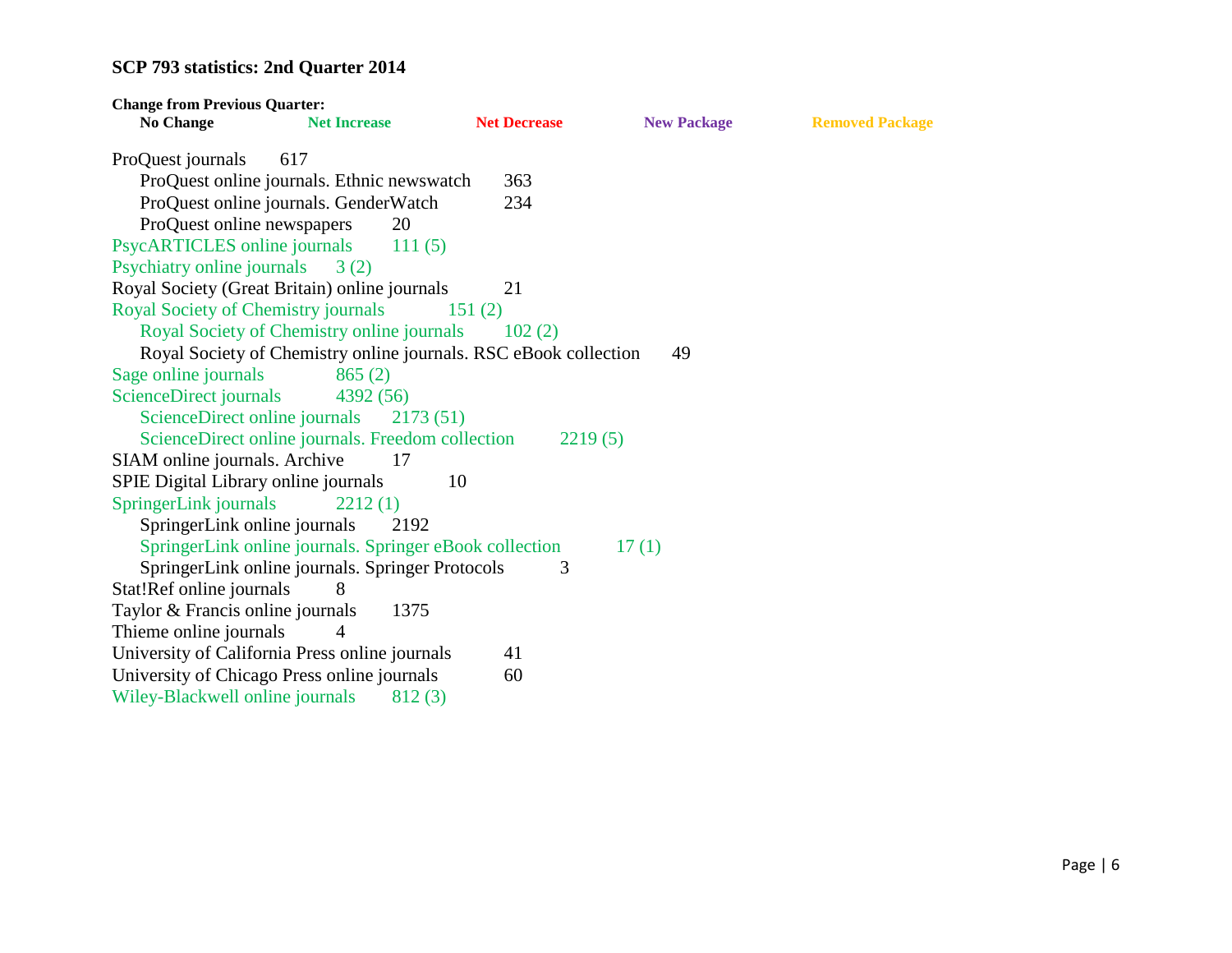| <b>Change from Previous Quarter:</b>                                     |                                                         |                     |                |                    |                        |
|--------------------------------------------------------------------------|---------------------------------------------------------|---------------------|----------------|--------------------|------------------------|
| <b>No Change</b>                                                         | <b>Net Increase</b>                                     | <b>Net Decrease</b> |                | <b>New Package</b> | <b>Removed Package</b> |
| <b>Databases</b>                                                         |                                                         |                     |                |                    |                        |
| <b>CDL</b> licensed databases                                            | 605(2)                                                  |                     |                |                    |                        |
| <b>CDL</b> licensed databases                                            | 209(2)                                                  |                     |                |                    |                        |
| CDL licensed databases                                                   | 396                                                     |                     |                |                    |                        |
|                                                                          | CDL licensed databases. AccessMedicine                  |                     | 1              |                    |                        |
|                                                                          | CDL licensed databases. Alexander Street Press          |                     | 13             |                    |                        |
|                                                                          | CDL licensed databases. Chadwyck-Healey                 |                     | 12             |                    |                        |
|                                                                          | CDL licensed databases. CRC Press                       | 10                  |                |                    |                        |
|                                                                          | CDL licensed databases. EBSCOhost                       | 29                  |                |                    |                        |
|                                                                          | CDL licensed databases. eHRAF archaeology               |                     | 55             |                    |                        |
|                                                                          | CDL licensed databases. eHRAF world cultures            |                     | 138            |                    |                        |
|                                                                          | CDL licensed databases. FirstSearch                     | 9                   |                |                    |                        |
|                                                                          | CDL licensed databases. Knovel                          | 1                   |                |                    |                        |
|                                                                          | CDL licensed databases. LexisNexis academic             |                     | 1              |                    |                        |
|                                                                          | CDL licensed databases. Literature online               |                     | 5              |                    |                        |
|                                                                          | CDL licensed databases. Mobile optimized resources      |                     |                | 22                 |                        |
|                                                                          | CDL licensed databases. OECD iLibrary                   | 37                  |                |                    |                        |
|                                                                          | CDL licensed databases. ProQuest                        | 30                  |                |                    |                        |
|                                                                          | CDL licensed databases. RAND California                 |                     | 5              |                    |                        |
|                                                                          | CDL licensed databases. Stat!Ref                        | 3                   |                |                    |                        |
|                                                                          | CDL licensed databases. Taylor & Francis                |                     | $\overline{4}$ |                    |                        |
|                                                                          | CDL licensed databases. UC image service collections    |                     |                | $\overline{2}$     |                        |
|                                                                          | CDL licensed databases. Web of science                  | 9                   |                |                    |                        |
|                                                                          | CDL licensed databases. Wiley                           | 10                  |                |                    |                        |
| CDL open access databases                                                | 26(1)                                                   |                     |                |                    |                        |
| CDL open access databases                                                | 18(1)                                                   |                     |                |                    |                        |
| CDL open access databases                                                | 8                                                       |                     |                |                    |                        |
|                                                                          | CDL open access databases. Mobile optimized resources   |                     |                | $\mathbf{1}$       |                        |
|                                                                          | CDL open access databases. UC image service collections |                     |                | 7                  |                        |
| Open access resource selected by the UC Libraries. U.S. online databases |                                                         |                     |                | 2                  |                        |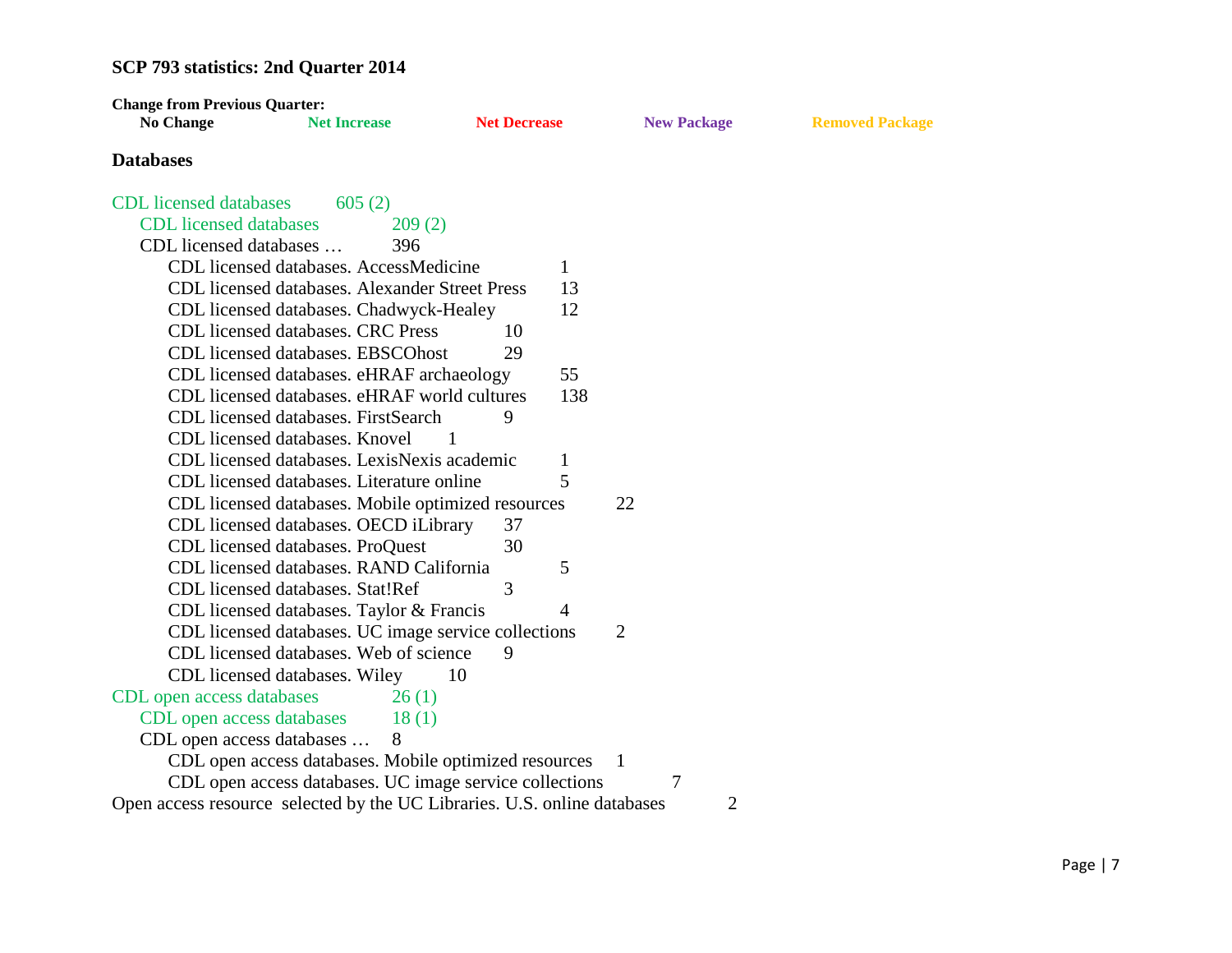| <b>Change from Previous Quarter:</b>                                                      |                     |                     |      |                    |                        |      |
|-------------------------------------------------------------------------------------------|---------------------|---------------------|------|--------------------|------------------------|------|
| <b>No Change</b>                                                                          | <b>Net Increase</b> | <b>Net Decrease</b> |      | <b>New Package</b> | <b>Removed Package</b> |      |
| <b>Monographs</b>                                                                         |                     |                     |      |                    |                        |      |
| 17th-18th century Burney Collection online monographs                                     |                     |                     | 405  |                    |                        |      |
| AccessEngineering online monographs                                                       |                     | 285                 |      |                    |                        |      |
| AccessMedicine online monographs                                                          |                     | 52(3)               |      |                    |                        |      |
| ACM Digital Library online monographs                                                     |                     | 3227                |      |                    |                        |      |
| ACS Symposium series online monographs                                                    |                     | 1380                |      |                    |                        |      |
| <b>Adam Matthew Digital monographs</b>                                                    |                     | 1252                |      |                    |                        |      |
| Adam Matthew Digital. Empire online monographs                                            |                     |                     | 696  |                    |                        |      |
| Adam Matthew Digital. Everyday life & women in America online monographs                  |                     |                     |      |                    | 556                    |      |
| African writers series online monographs                                                  |                     | 291                 |      |                    |                        |      |
| <b>Alexander Street Press monographs</b>                                                  |                     | 19816               |      |                    |                        |      |
| Alexander Street Press. American Civil War letters and diaries online monographs          |                     |                     |      |                    | 328                    |      |
| Alexander Street Press. American song online audio                                        |                     |                     | 3183 |                    |                        |      |
| Alexander Street Press. Asian American drama online monographs                            |                     |                     | 249  |                    |                        |      |
| Alexander Street Press. Black drama, 1850 to present online monographs                    |                     |                     |      | 1196               |                        |      |
| Alexander Street Press. Classical music library online audio                              |                     |                     | 6443 |                    |                        |      |
| Alexander Street Press. Contemporary world music online audio                             |                     |                     | 938  |                    |                        |      |
| Alexander Street Press. Early encounters in North America online monographs               |                     |                     |      |                    | 176                    |      |
| Alexander Street Press. Latino literature online monographs                               |                     |                     | 1077 |                    |                        |      |
| Alexander Street Press. North American Indian drama online monographs                     |                     |                     |      | 256                |                        |      |
| Alexander Street Press. North American theatre online monographs                          |                     |                     | 45   |                    |                        |      |
| Alexander Street Press. North American women's drama online monographs                    |                     |                     |      |                    | 158                    |      |
| Alexander Street Press. North American women's letters and diaries online monographs      |                     |                     |      |                    | 378                    |      |
| Alexander Street Press. Scottish women poets of the Romantic period online monographs     |                     |                     |      |                    | 90                     |      |
| Alexander Street Press. Sixties online monographs                                         |                     |                     | 100  |                    |                        |      |
| Alexander Street Press. Smithsonian global sound online audio                             |                     |                     |      | 2469               |                        |      |
| Alexander Street Press. Theatre in video online video                                     |                     |                     | 321  |                    |                        |      |
| Alexander Street Press. Twentieth century North American drama online monographs          |                     |                     |      |                    | 1238                   |      |
| Alexander Street Press. Women and social movements in the United States online monographs |                     |                     |      |                    |                        | 1171 |
| American Geophysical Union online monographs                                              |                     |                     | 570  |                    |                        |      |
| American Institute of Physics conference proceedings online monographs                    |                     |                     |      | 975                |                        |      |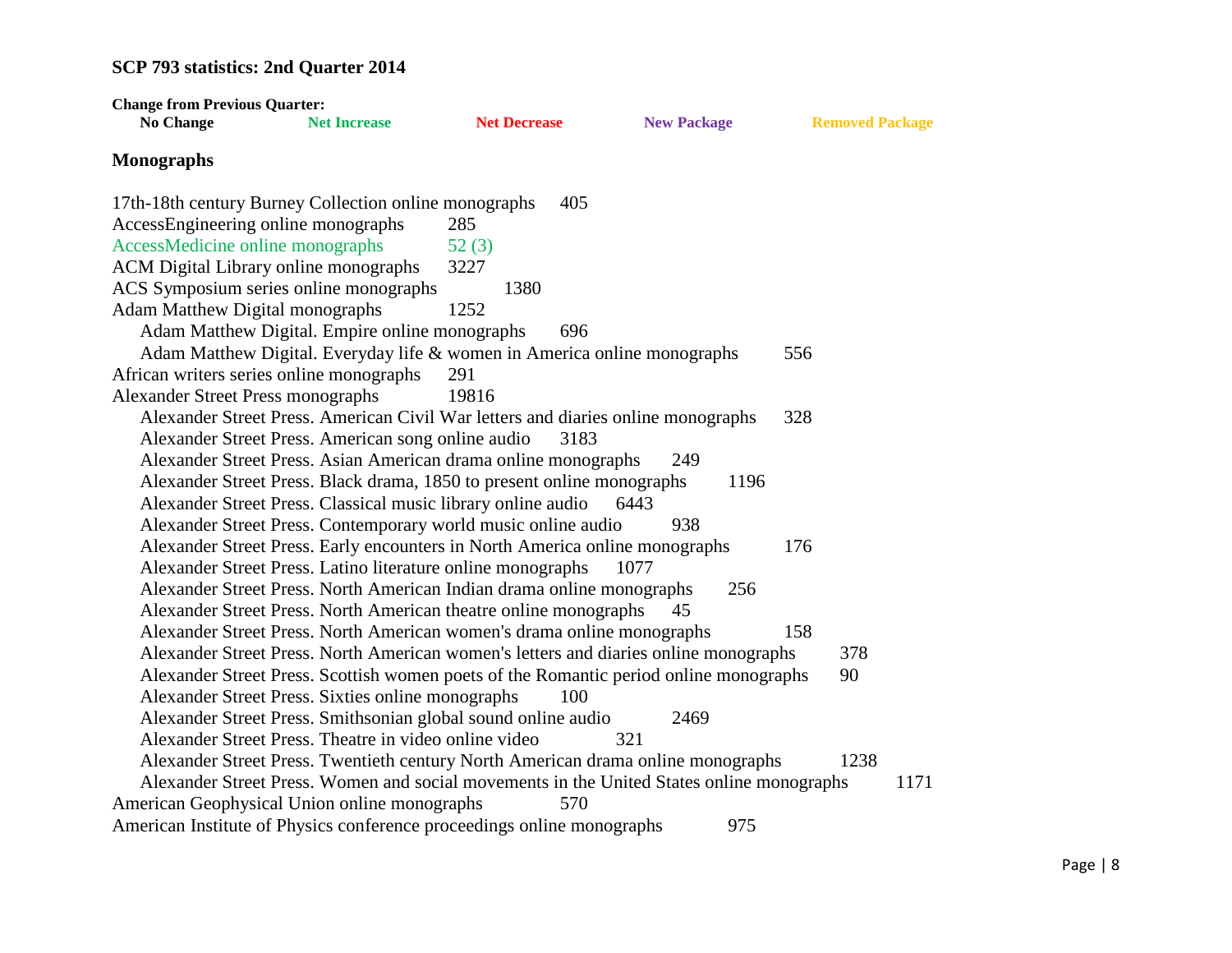| <b>Change from Previous Quarter:</b> |                                                                                                 |                     |                    |                                                                                                                  |    |
|--------------------------------------|-------------------------------------------------------------------------------------------------|---------------------|--------------------|------------------------------------------------------------------------------------------------------------------|----|
| <b>No Change</b>                     | <b>Net Increase</b>                                                                             | <b>Net Decrease</b> | <b>New Package</b> | <b>Removed Package</b>                                                                                           |    |
| <b>ASTM</b> online monographs        | 1383                                                                                            |                     |                    |                                                                                                                  |    |
|                                      | Berg Fashion Library online monographs                                                          | 69                  |                    |                                                                                                                  |    |
| Blackwell-Synergy monographs         | 1023                                                                                            |                     |                    |                                                                                                                  |    |
|                                      | Blackwell-Synergy online journals. Annals of the New York Academy of Sciences online monographs |                     |                    | 991                                                                                                              |    |
|                                      |                                                                                                 |                     |                    | Blackwell-Synergy online journals. Monographs of the Society for Research in Child Development online monographs | 32 |
| CIAO online monographs               | 223                                                                                             |                     |                    |                                                                                                                  |    |
| <b>CRC</b> Press monographs          | 7889 (465)                                                                                      |                     |                    |                                                                                                                  |    |
|                                      | CRC Press. BIOMEDICALSCIENCEnetBASE online monographs 2013                                      |                     |                    | 90(2)                                                                                                            |    |
|                                      | CRC Press. BIOMEDICALSCIENCEnetBASE online monographs 2014-                                     |                     |                    | 46(44)                                                                                                           |    |
|                                      | CRC Press. CDL-hosted online monographs                                                         | 192 (192)           |                    |                                                                                                                  |    |
|                                      | CRC Press. CivilEngineeringnetBASE online monographs                                            |                     | $311(-1)$          |                                                                                                                  |    |
|                                      | CRC Press. ElectricalEngineeringnetBASE online monographs                                       |                     | 595                |                                                                                                                  |    |
|                                      | <b>CRC Press. ENGnetBASE online monographs</b>                                                  | $2098(-9)$          |                    |                                                                                                                  |    |
|                                      | CRC Press. ENGnetBASE online monographs DDA 2013                                                |                     | 24(22)             |                                                                                                                  |    |
|                                      | CRC Press. ENGnetBASE online monographs DDA 2013 purchase                                       |                     | 104                |                                                                                                                  |    |
|                                      | CRC Press. ENGnetBASE online monographs DDA 2014                                                |                     | 175 (128)          |                                                                                                                  |    |
|                                      | CRC Press. ENGnetBASE Supplement online monographs                                              |                     | 253                |                                                                                                                  |    |
|                                      | <b>CRC Press. ENVIROnetBASE online monographs</b>                                               |                     | $659(-3)$          |                                                                                                                  |    |
|                                      | CRC Press. ENVIROnetBASE online monographs 2013-                                                |                     | 134 (44)           |                                                                                                                  |    |
|                                      | CRC Press. EnvironmentalEngineeringnetBASE online monographs                                    |                     | 19                 |                                                                                                                  |    |
|                                      | CRC Press. EnvironmentalEngineeringnetBASE online monographs 2013-                              |                     |                    | 23(7)                                                                                                            |    |
|                                      | CRC Press. EnvironmentalSciencenetBASE online monographs                                        |                     | 83                 |                                                                                                                  |    |
|                                      | CRC Press. EnvironmentalSciencenetBASE online monographs 2013-                                  |                     |                    | 117(39)                                                                                                          |    |
|                                      | <b>CRC Press. FOODnetBASE online monographs</b>                                                 | $354(-5)$           |                    |                                                                                                                  |    |
|                                      | CRC Press. FORENSICnetBASE/LawENFORCEMENTnetBASE online monographs                              |                     |                    | $361(-18)$                                                                                                       |    |
|                                      | CRC Press. GeneralEngineeringnetBASE online monographs                                          |                     | $26(-1)$           |                                                                                                                  |    |
|                                      | CRC Press. IndustrialEngineeringnetBASE online monographs                                       |                     | 29                 |                                                                                                                  |    |
|                                      | CRC Press. InfoSECURITYnetBASE online monographs                                                |                     | 146                |                                                                                                                  |    |
|                                      | <b>CRC Press. ITECHnetBASE online monographs</b>                                                | $568(-1)$           |                    |                                                                                                                  |    |
|                                      | CRC Press. ITKnowledgeBASE online monographs                                                    | 10                  |                    |                                                                                                                  |    |
|                                      | CRC Press. MATHnetBASE online monographs                                                        | 539 $(-1)$          |                    |                                                                                                                  |    |
|                                      | CRC Press. MATHnetBASE online monographs 2013-                                                  |                     | 64(18)             |                                                                                                                  |    |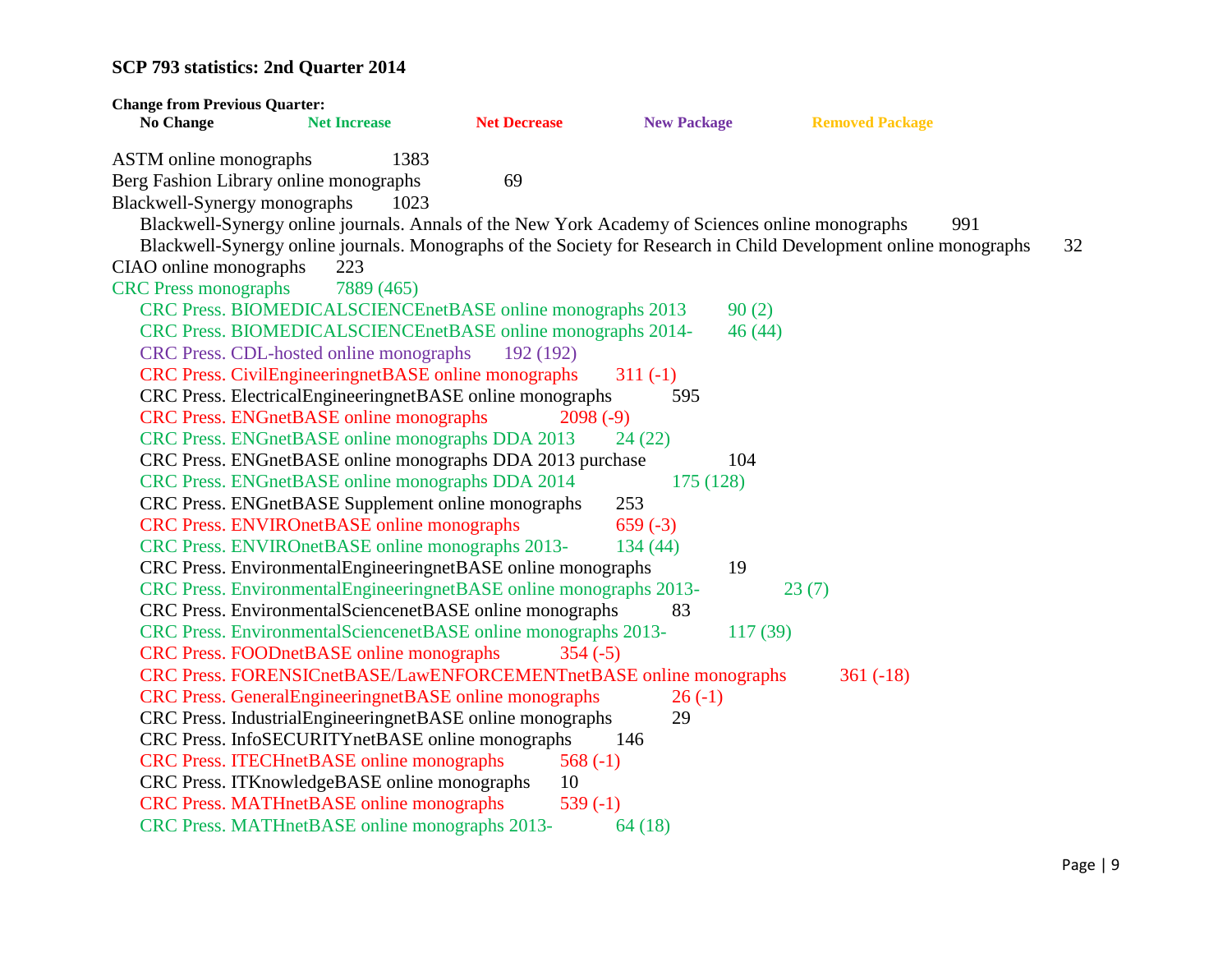| <b>Change from Previous Quarter:</b>                  |                     |                                                                                            |                    |                        |
|-------------------------------------------------------|---------------------|--------------------------------------------------------------------------------------------|--------------------|------------------------|
| <b>No Change</b>                                      | <b>Net Increase</b> | <b>Net Decrease</b>                                                                        | <b>New Package</b> | <b>Removed Package</b> |
|                                                       |                     | CRC Press. MechanicalEngineeringnetBASE online monographs                                  | 298                |                        |
|                                                       |                     | CRC Press. MiningEngineeringnetBASE online monographs                                      | 10                 |                        |
|                                                       |                     | CRC Press. NEUROSCIENCEnetBASE online monographs                                           | $146(-3)$          |                        |
| <b>CRC Press. STATSnetBASE online monographs</b>      |                     | $346(-3)$                                                                                  |                    |                        |
| CRC Press. STATSnetBASE online monographs 2013-       |                     |                                                                                            | 69(14)             |                        |
|                                                       |                     | Digitale Bibliothek deutscher Klassiker im WWW online monographs                           | 150                |                        |
| Early American imprints monographs                    |                     | 70832                                                                                      |                    |                        |
| Early American imprints online monographs. Series I   |                     |                                                                                            | 34849              |                        |
| Early American imprints online monographs. Series II  |                     |                                                                                            | 35983              |                        |
| Early English books online monographs                 |                     | 124675                                                                                     |                    |                        |
| <b>EBSCO</b> monographs                               | 1588                |                                                                                            |                    |                        |
| EBSCO. Business source complete online monographs     |                     |                                                                                            | 48                 |                        |
| EBSCO. Japanese DDA pilot online monographs           |                     | $1533(-4)$                                                                                 |                    |                        |
| EBSCO. Japanese DA online monographs                  |                     | 7(4)                                                                                       |                    |                        |
| Eighteenth century collections online                 |                     | 135873                                                                                     |                    |                        |
| <b>Elsevier monographs</b>                            | 277 (136)           |                                                                                            |                    |                        |
|                                                       |                     | Elsevier online monographs. Agricultural, biological, and food sciences online monographs  |                    | 28(16)                 |
|                                                       |                     | Elsevier online monographs. Biochemistry, genetics and molecular biology online monographs |                    | 15(10)                 |
|                                                       |                     | Elsevier online monographs. Biomedical science and medicine online monographs              |                    | 12(7)                  |
|                                                       |                     | Elsevier online monographs. Chemical engineering online monographs                         | 11(4)              |                        |
|                                                       |                     | Elsevier online monographs. Chemistry online monographs                                    | 8(3)               |                        |
|                                                       |                     | Elsevier online monographs. Computer science online monographs                             | 21(11)             |                        |
|                                                       |                     | Elsevier online monographs. Earth and planetary sciences online monographs                 |                    | 3(1)                   |
| Elsevier online monographs. Energy online monographs  |                     |                                                                                            | 9(6)               |                        |
|                                                       |                     | Elsevier online monographs. Engineering online monographs                                  | 57(29)             |                        |
|                                                       |                     | Elsevier online monographs. Environmental science online monographs                        | 3(2)               |                        |
| Elsevier online monographs. Finance online monographs |                     |                                                                                            | 4(2)               |                        |
|                                                       |                     | Elsevier online monographs. Forensics, security, and criminal justice online monographs    |                    | 21(12)                 |
|                                                       |                     | Elsevier online monographs. Immunology and microbiology online monographs                  |                    | 10(7)                  |
|                                                       |                     | Elsevier online monographs. Materials science online monographs                            | 29(11)             |                        |
|                                                       |                     | Elsevier online monographs. Mathematics online monographs                                  | 5(3)               |                        |
|                                                       |                     | Elsevier online monographs. Neuroscience online monographs                                 | 15(3)              |                        |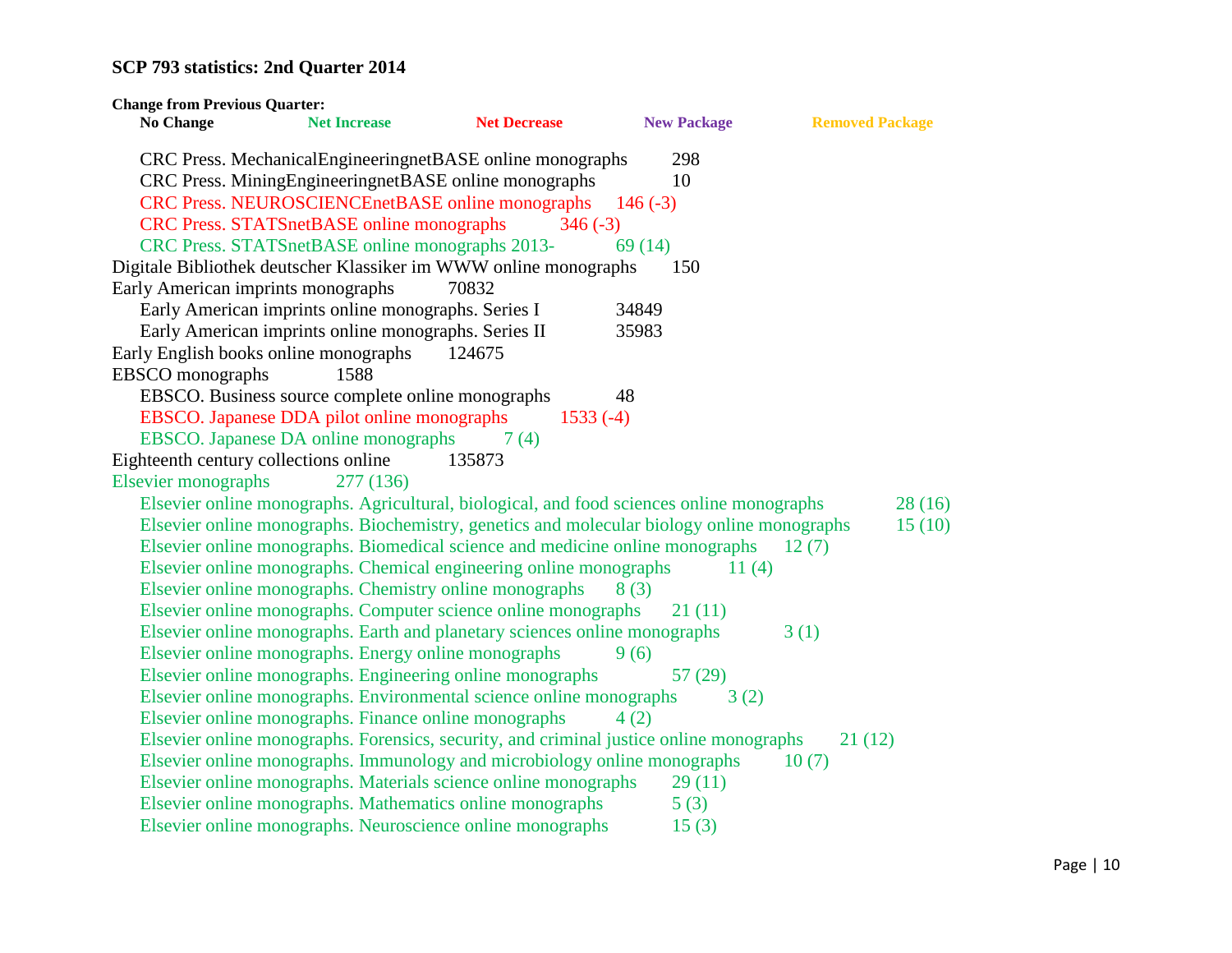| <b>Change from Previous Quarter:</b>         |                                                                                                                                                                                |                     |                    |      |                        |              |     |
|----------------------------------------------|--------------------------------------------------------------------------------------------------------------------------------------------------------------------------------|---------------------|--------------------|------|------------------------|--------------|-----|
| <b>No Change</b>                             | <b>Net Increase</b>                                                                                                                                                            | <b>Net Decrease</b> | <b>New Package</b> |      | <b>Removed Package</b> |              |     |
|                                              | Elsevier online monographs. Pharmacology, toxicology and pharmaceutical science online monographs<br>Elsevier online monographs. Plastics engineering hanser online monographs |                     |                    | 2    |                        | 9(1)         |     |
|                                              | Elsevier online monographs. Psychology online monographs                                                                                                                       |                     | 11(6)              |      |                        |              |     |
|                                              | Elsevier online monographs. Social sciences online monographs                                                                                                                  |                     | 4(2)               |      |                        |              |     |
| Gale monographs                              | 4524                                                                                                                                                                           |                     |                    |      |                        |              |     |
|                                              | Gale virtual reference library online monographs                                                                                                                               | 8                   |                    |      |                        |              |     |
|                                              | Gale virtual reference library. Scribner writers online monographs                                                                                                             |                     |                    | 68   |                        |              |     |
|                                              | Gale virtual reference library. Twayne's authors online monographs                                                                                                             |                     |                    | 863  |                        |              |     |
|                                              | Gale. Latin American and Iberian biographies online monographs                                                                                                                 |                     | 968                |      |                        |              |     |
|                                              | Gale. Mexican and Central American political and social ephemera online monographs                                                                                             |                     |                    |      | 1306                   |              |     |
|                                              | Gale. Selections from Sabin Americana, 1500-1926 online monographs                                                                                                             |                     |                    | 1296 |                        |              |     |
|                                              | Gale. World Scholar Latin America & the Caribbean online monographs                                                                                                            |                     |                    | 15   |                        |              |     |
|                                              | Harvard University Press online monographs                                                                                                                                     | 363(14)             |                    |      |                        |              |     |
| <b>IEEE</b> monographs                       | 18498 (232)                                                                                                                                                                    |                     |                    |      |                        |              |     |
|                                              | IEEE Xplore online conference proceedings                                                                                                                                      | 16543 (233)         |                    |      |                        |              |     |
| IEEE Xplore online standards                 | 1526                                                                                                                                                                           |                     |                    |      |                        |              |     |
| <b>IEEE-Wiley online monographs</b>          |                                                                                                                                                                                | $429(-1)$           |                    |      |                        |              |     |
| <b>IET Digital Library online monographs</b> |                                                                                                                                                                                | 319                 |                    |      |                        |              |     |
| JSTOR monographs 738                         |                                                                                                                                                                                |                     |                    |      |                        |              |     |
|                                              | JSTOR online journals. Criminal science monograph online monographs                                                                                                            |                     |                    | 4    |                        |              |     |
|                                              | JSTOR online journals. Crusteana supplement online monographs                                                                                                                  |                     |                    | 14   |                        |              |     |
|                                              | JSTOR online journals. Fieldiana, Anthropology online monographs                                                                                                               |                     |                    | 101  |                        |              |     |
|                                              | JSTOR online journals. Hesperia supplements online monographs                                                                                                                  |                     |                    | 42   |                        |              |     |
|                                              | JSTOR online journals. Journal for research in mathematics education (Monograph) online monographs                                                                             |                     |                    |      |                        | 14           |     |
|                                              | JSTOR online journals. Journal of animal ecology online monographs                                                                                                             |                     |                    |      |                        |              |     |
|                                              | JSTOR online journals. Monographs of the Society for Research in Child Development online monographs                                                                           |                     |                    |      |                        |              | 274 |
|                                              | JSTOR online journals. NSF-CBMS regional conference series in probability and statistics online monographs                                                                     |                     |                    |      |                        |              | 7   |
|                                              | JSTOR online journals. Population and development review online monographs                                                                                                     |                     |                    | 17   |                        |              |     |
|                                              | JSTOR online journals. Publications of the American Economic Association online monographs                                                                                     |                     |                    |      | 72                     |              |     |
|                                              | JSTOR online journals. Publications of the Field Columbian Museum, Anthropological series online monographs 25                                                                 |                     |                    |      |                        |              |     |
|                                              | JSTOR online journals. Publications of the Field Museum of Natural History, Anthropological series online monographs                                                           |                     |                    |      |                        |              | 50  |
|                                              | JSTOR online journals. Regional conference series in probability and statistics online monographs                                                                              |                     |                    |      |                        | $\mathbf{1}$ |     |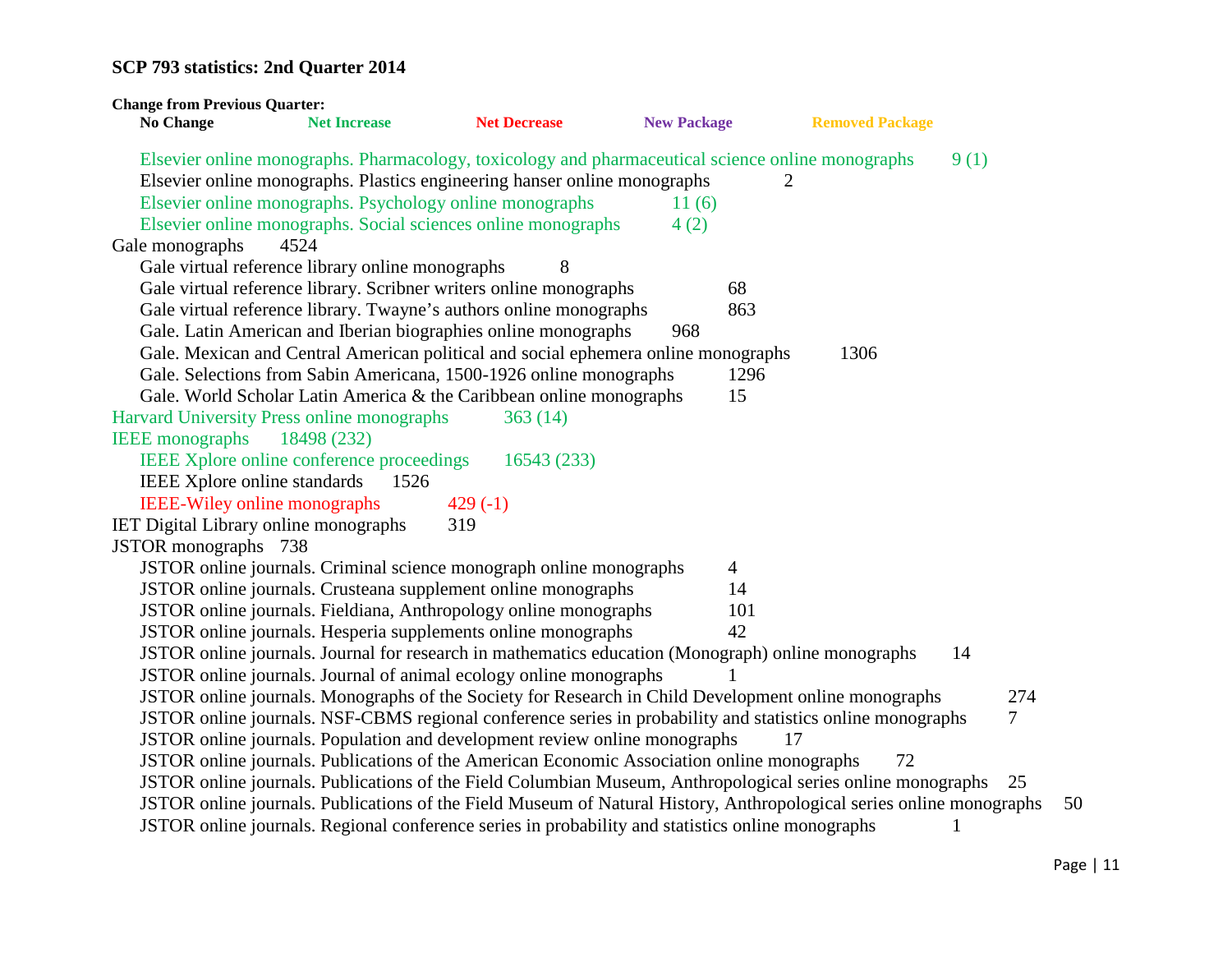| <b>Change from Previous Quarter:</b>  |                                                                            |                     |                                                                                         |                        |
|---------------------------------------|----------------------------------------------------------------------------|---------------------|-----------------------------------------------------------------------------------------|------------------------|
| <b>No Change</b>                      | <b>Net Increase</b>                                                        | <b>Net Decrease</b> | <b>New Package</b>                                                                      | <b>Removed Package</b> |
|                                       | JSTOR online journals. Yale French studies online monographs<br>665        |                     | 116                                                                                     |                        |
| Karger online monographs              |                                                                            |                     |                                                                                         |                        |
| Knovel Library online monographs      |                                                                            | 3162 (134)          |                                                                                         |                        |
| LexisNexis academic online monographs |                                                                            |                     |                                                                                         |                        |
| Literature online monographs          | 16153                                                                      |                     |                                                                                         |                        |
|                                       | Literature online. African-American poetry full-text database              |                     | 98                                                                                      |                        |
|                                       | Literature online. American drama full-text database                       | 711                 |                                                                                         |                        |
|                                       | Literature online. American poetry full-text database                      | 1281                |                                                                                         |                        |
|                                       | Literature online. Cambridge companions to literature                      |                     | 217                                                                                     |                        |
| Literature online. Canadian poetry    |                                                                            | 530                 |                                                                                         |                        |
|                                       | Literature online. Database of twentieth century African-American poetry   |                     | 167                                                                                     |                        |
|                                       | Literature online. Database of twentieth century American poetry           |                     | 668                                                                                     |                        |
|                                       | Literature online. Early American fiction full-text database               |                     | 724                                                                                     |                        |
|                                       | Literature online. Early English prose fiction full-text database          |                     | 211                                                                                     |                        |
|                                       | Literature online. Eighteenth century fiction full-text database           |                     | 96                                                                                      |                        |
|                                       | Literature online. English poetry full-text database                       | 4402                |                                                                                         |                        |
|                                       |                                                                            |                     | Literature online. English poetry full-text database / twentieth century English poetry | 65                     |
|                                       | Literature online. English poetry second edition                           | 527                 |                                                                                         |                        |
|                                       | Literature online. English prose drama full-text database                  |                     | 1653                                                                                    |                        |
|                                       | Literature online. English verse drama full-text database                  |                     | 2263                                                                                    |                        |
|                                       | Literature online. Faber Poetry Library / twentieth-century English poetry |                     | 119                                                                                     |                        |
|                                       | Literature online. Modern poetry full-text database                        |                     | 7                                                                                       |                        |
|                                       |                                                                            |                     | Literature online. Modern poetry full-text database / twentieth-century English poetry  | 141                    |
|                                       | Literature online. New essays on the American novel                        |                     | 11                                                                                      |                        |
|                                       | Literature online. Nineteenth century fiction full-text database           |                     | 250                                                                                     |                        |
| Literature online. Reference works    |                                                                            | 8                   |                                                                                         |                        |
|                                       | Literature online. Shakespeare audio plays                                 | 38                  |                                                                                         |                        |
|                                       | Literature online. Twentieth-century drama                                 | 1676                |                                                                                         |                        |
|                                       | Literature online. Twentieth-century English poetry                        | 290                 |                                                                                         |                        |
|                                       | Making of the modern world online monographs                               | 58327               |                                                                                         |                        |
|                                       | Materials Research Society online monographs                               | 1103                |                                                                                         |                        |
| MD Consult online monographs          | 45                                                                         |                     |                                                                                         |                        |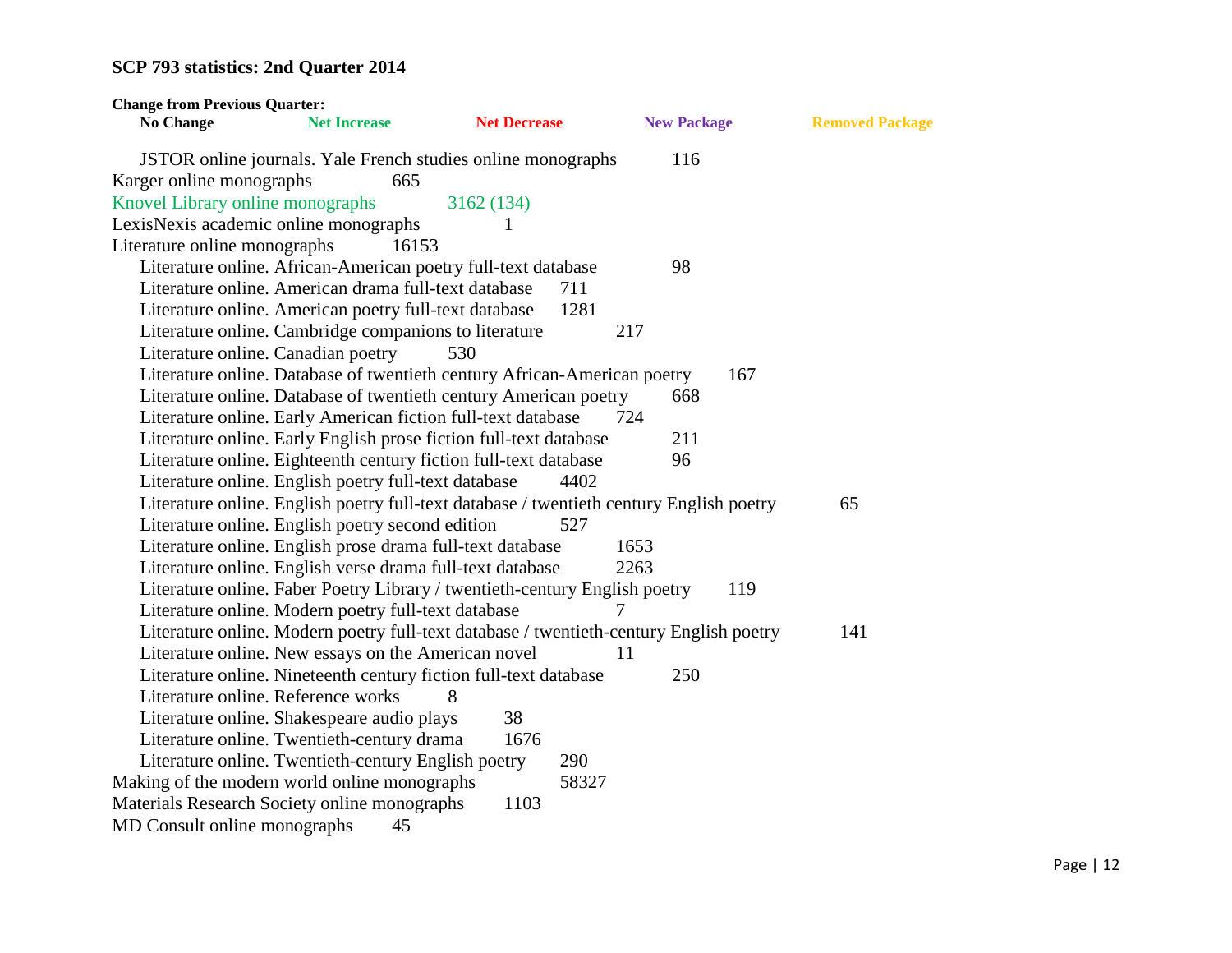| <b>Change from Previous Quarter:</b>                                                               |                     |                |                    |                        |            |
|----------------------------------------------------------------------------------------------------|---------------------|----------------|--------------------|------------------------|------------|
| <b>No Change</b><br><b>Net Increase</b>                                                            | <b>Net Decrease</b> |                | <b>New Package</b> | <b>Removed Package</b> |            |
| Miscellaneous UC subscription online monographs                                                    |                     | $\overline{4}$ |                    |                        |            |
| <b>MIT Press monographs</b><br>906(4)                                                              |                     |                |                    |                        |            |
| MIT Press CogNet online monographs                                                                 | 420                 |                |                    |                        |            |
| <b>MIT Press online monographs</b>                                                                 | 486(4)              |                |                    |                        |            |
| Momentum Press online monographs                                                                   | 69                  |                |                    |                        |            |
| Morgan & Claypool monographs<br>645                                                                |                     |                |                    |                        |            |
| Morgan & Claypool online monographs. Life Sciences Colloquium 1                                    |                     |                | 49                 |                        |            |
| Morgan & Claypool online monographs. Life Sciences Colloquium 2                                    |                     |                | 49                 |                        |            |
| Morgan & Claypool online monographs. Synthesis Collection 1                                        |                     |                | 99                 |                        |            |
| Morgan & Claypool online monographs. Synthesis Collection 2                                        |                     |                | 123                |                        |            |
| Morgan & Claypool online monographs. Synthesis Collection 3                                        |                     |                | 122                |                        |            |
| Morgan & Claypool online monographs. Synthesis Collection 4                                        |                     |                | 124                |                        |            |
| Morgan & Claypool online monographs. Synthesis Collection 5                                        |                     |                | 79                 |                        |            |
| Naxos music library audio<br>35451                                                                 |                     |                |                    |                        |            |
| Naxos music library online audio                                                                   | 33048               |                |                    |                        |            |
| Naxos music library online audio. Jazz                                                             | 2403                |                |                    |                        |            |
| NBER online monographs. Working papers                                                             | 20142 (883)         |                |                    |                        |            |
| Nineteenth century collections online monographs                                                   |                     | 12984          |                    |                        |            |
| OECD iLibrary online monographs                                                                    | 2308                |                |                    |                        |            |
| Open access resource selected by the UC Libraries                                                  |                     | 14605 (1895)   |                    |                        |            |
| Open access resource selected by the UC Libraries                                                  |                     | 14             |                    |                        |            |
| Open access resource selected by the UC Libraries  14591 (1895)                                    |                     |                |                    |                        |            |
| Open access resource selected by the UC Libraries. Biodiversity Heritage Library online monographs |                     |                |                    |                        | 1          |
| Open access resource selected by the UC Libraries. Casalini online monographs                      |                     |                |                    | 6(6)                   |            |
| Open access resource selected by the UC Libraries. DOAB online monographs                          |                     |                |                    | 1270 (1270)            |            |
| Open access resource selected by the UC Libraries. eScholarship analyzed serials                   |                     |                |                    | 178                    |            |
| Open access resource selected by the UC Libraries. eScholarship online monographs                  |                     |                |                    | 48                     |            |
| Open access resource selected by the UC Libraries. Knowledge Unlatched online monographs           |                     |                |                    |                        | 23(23)     |
| Open access resource selected by the UC Libraries. Making of America online monographs             |                     |                |                    | 7351(1)                |            |
| Open access resource selected by the UC Libraries. National Academies Press online monographs      |                     |                |                    |                        | 4518 (172) |
| Open access resource selected by the UC Libraries. OAPEN online monographs                         |                     |                |                    | 378 (378)              |            |
| Open access resource selected by the UC Libraries. SpringerLink online monographs                  |                     |                |                    | 1                      |            |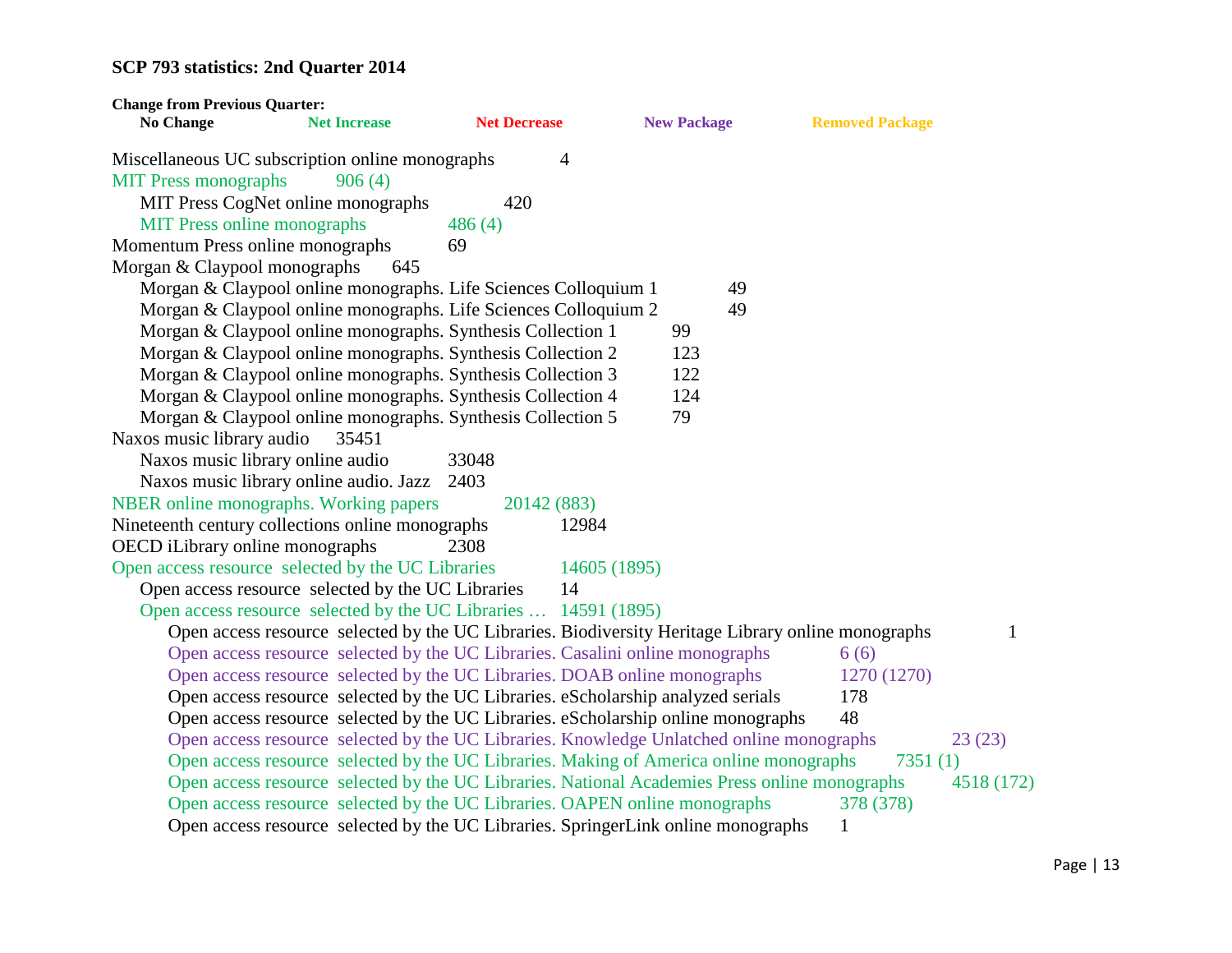**Change from Previous Quarter: No Change Net Increase Net Decrease New Package Removed Package** Open access resource selected by the UC Libraries. U.S. online monographs 4 Open access resource selected by the UC Libraries. UC Press e-books collection online monographs 716 Open access resource selected by the UC Libraries. WAC Clearinghouse online monographs 49 Open access resource selected by the UC Libraries. World Bank online monographs 48 (45) Oxford reference monographs 239 Oxford reference online monographs. Literature collection 14 Oxford reference online monographs. Premium collection 219 Oxford reference online monographs. Western Civilization collection 6 Psychiatry online monographs 19 Royal Society of Chemistry online monographs 553 (5) Safari tech books online monographs 2004 (98) ScienceDirect monographs 323 ScienceDirect online journals. Handbooks in economics online monographs 28 ScienceDirect online journals. Methods in enzymology online monographs 294 ScienceDirect online monographs 1 SIAM online monographs 400 SPIE monographs 8721 SPIE digital library online conference proceedings 8345 SPIE eBooks online monographs 165 SPIE online monographs 211 Springer monographs 54124 (834) Springer Protocols online monographs 1326 (14) SpringerLink monographs 52798 (820) SpringerLink online monographs. Architecture and design monographs 59 SpringerLink online monographs. Behavioral science monographs 708 (22) SpringerLink online monographs. Biomedical and life sciences monographs 3641 (66) SpringerLink online monographs. Business and economics monographs 5549 (54) SpringerLink online monographs. Chemistry and materials science monographs 2266 (37) SpringerLink online monographs. Computer science monographs 10061 (125) SpringerLink online monographs. Earth and environmental science monographs 2064 (50) SpringerLink online monographs. Energy monographs 116 (13) SpringerLink online monographs. Engineering monographs 6896 (140)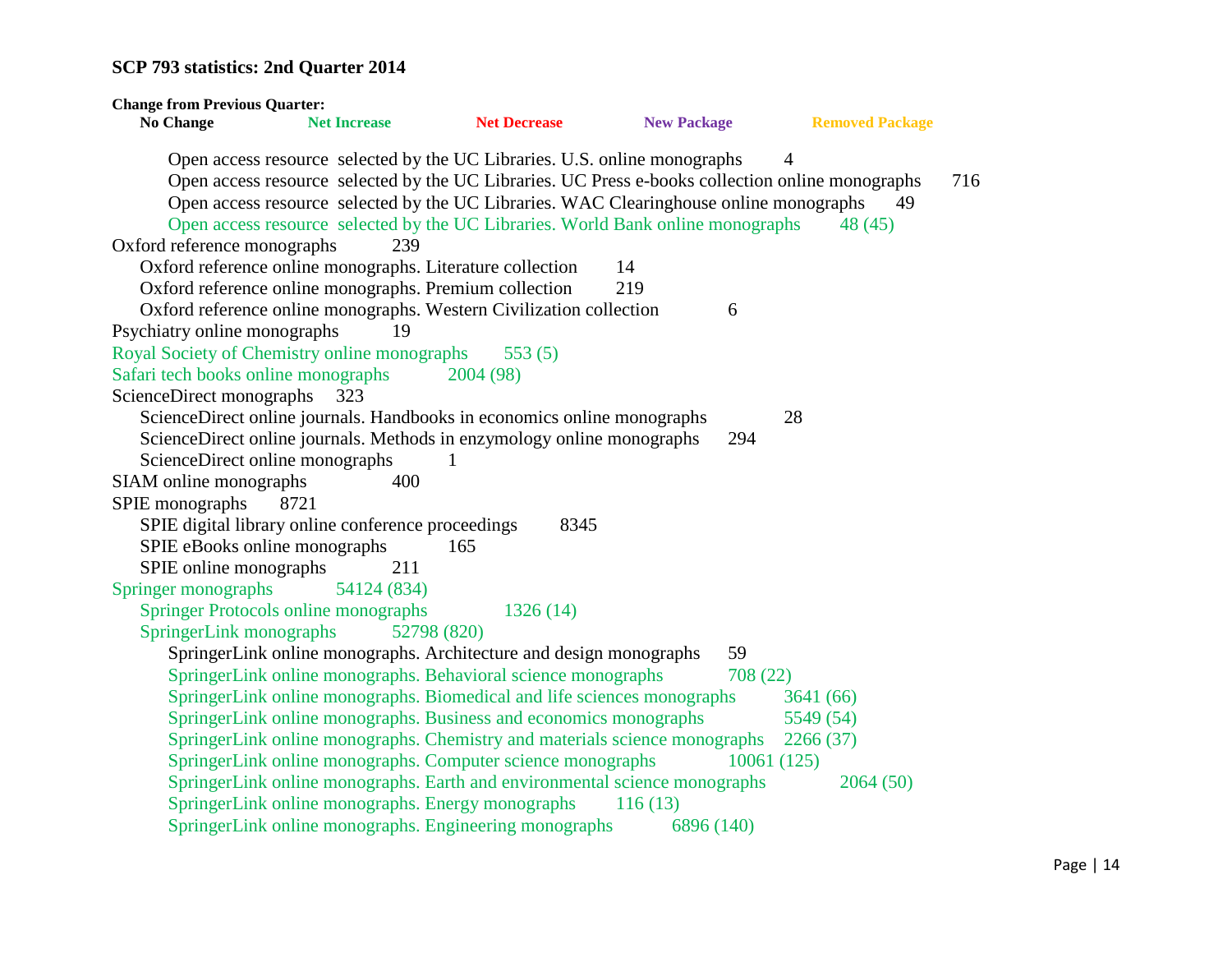| <b>Change from Previous Quarter:</b> |                                                                                     |                     |                                                                                     |                        |
|--------------------------------------|-------------------------------------------------------------------------------------|---------------------|-------------------------------------------------------------------------------------|------------------------|
| <b>No Change</b>                     | <b>Net Increase</b>                                                                 | <b>Net Decrease</b> | <b>New Package</b>                                                                  | <b>Removed Package</b> |
|                                      |                                                                                     |                     | SpringerLink online monographs. Humanities, social sciences and law monographs      | 6379 (105)             |
|                                      | SpringerLink online monographs. Mathematics and statistics monographs               |                     |                                                                                     | 5615 (59)              |
|                                      | SpringerLink online monographs. Medicine monographs                                 |                     | 4857 (84)                                                                           |                        |
|                                      | SpringerLink online monographs. Physics and astronomy monographs                    |                     | 3406(44)                                                                            |                        |
|                                      |                                                                                     |                     | SpringerLink online monographs. Professional and applied computing monographs       | 1181(21)               |
| Stat!Ref online monographs           | 20                                                                                  |                     |                                                                                     |                        |
| Thieme online monographs             | 74                                                                                  |                     |                                                                                     |                        |
|                                      | UC Press e-books collection online monographs                                       | 938                 |                                                                                     |                        |
| Wiley monographs 4110 (359)          |                                                                                     |                     |                                                                                     |                        |
|                                      |                                                                                     |                     | Wiley online journals. Annals of the New York Academy of Sciences online monographs | 9                      |
| Wiley online monographs              | 4072 (359)                                                                          |                     |                                                                                     |                        |
|                                      | Wiley-Blackwell online journals. Behavioral sciences $\&$ the law online monographs |                     |                                                                                     | 29                     |
|                                      | World Bank e-library monographs 5607 (137)                                          |                     |                                                                                     |                        |
|                                      | World Bank e-library online monographs                                              | 2695(38)            |                                                                                     |                        |
|                                      | World Bank e-library online monographs. Working papers                              |                     | 2912 (99)                                                                           |                        |
| <b>YBP/Ebrary monographs</b>         | 2089(460)                                                                           |                     |                                                                                     |                        |
|                                      | <b>YBP/Ebrary DDA pilot online monographs</b>                                       | 2049 (420)          |                                                                                     |                        |
|                                      | <b>YBP/Ebrary online monographs</b>                                                 | 40(40)              |                                                                                     |                        |
|                                      |                                                                                     |                     |                                                                                     |                        |

### **CalDocs**

|  | Open access resource selected by the UC Libraries. CalDocs analyzed serials  | 178        |
|--|------------------------------------------------------------------------------|------------|
|  | Open access resource selected by the UC Libraries. CalDocs online databases  | 86 (34)    |
|  | Open access resource selected by the UC Libraries. CalDocs online journals   | 1368 (207) |
|  | Open access resource selected by the UC Libraries. CalDocs online monographs | 6482 (56)  |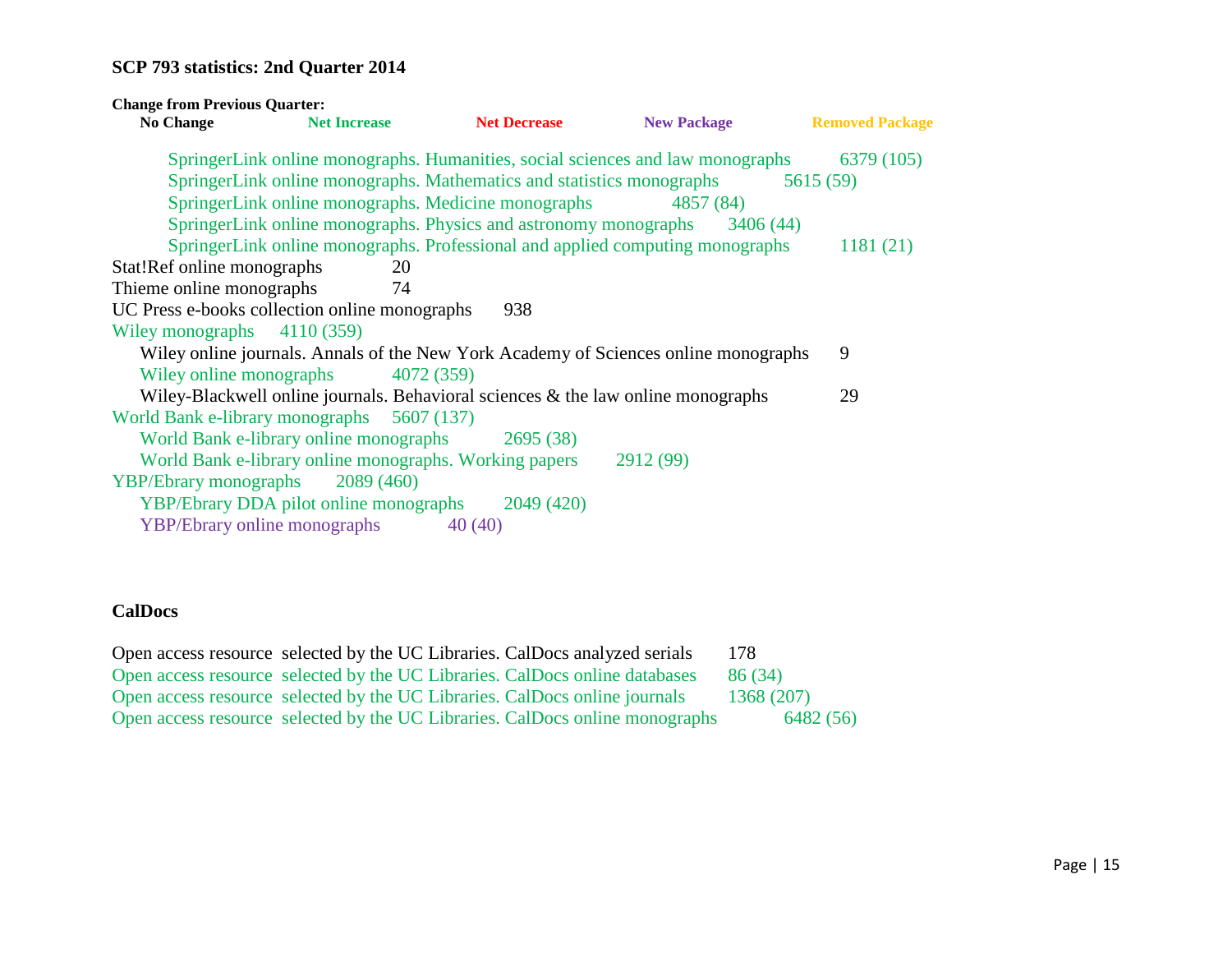| <b>Change from Previous Quarter:</b>                                         |                     |                     |    |                    |                |                        |
|------------------------------------------------------------------------------|---------------------|---------------------|----|--------------------|----------------|------------------------|
| <b>No Change</b>                                                             | <b>Net Increase</b> | <b>Net Decrease</b> |    | <b>New Package</b> |                | <b>Removed Package</b> |
| <b>Chinese Language resources</b>                                            |                     |                     |    |                    |                |                        |
| <b>Serials</b>                                                               |                     |                     |    |                    |                |                        |
| Apabi journals                                                               | 126(3)              |                     |    |                    |                |                        |
| Apabi online journals. Ebooks                                                | 19                  |                     |    |                    |                |                        |
| Apabi online journals. Reference works                                       |                     | 2                   |    |                    |                |                        |
| Apabi online journals. Yearbooks                                             |                     | 105(3)              |    |                    |                |                        |
| Century journals project                                                     | 734                 |                     |    |                    |                |                        |
| Century journals project phase 1. Series H                                   |                     | $\overline{2}$      |    |                    |                |                        |
| Century journals project. Series F                                           |                     | 189                 |    |                    |                |                        |
| Century journals project. Series G                                           |                     | 99                  |    |                    |                |                        |
| Century journals project. Series H                                           |                     | 297                 |    |                    |                |                        |
| Century journals project. Series J                                           |                     | 147                 |    |                    |                |                        |
| China academic journals                                                      | 4035                |                     |    |                    |                |                        |
| China academic journals. Series F                                            |                     | 722                 |    |                    |                |                        |
| China academic journals. Series G                                            |                     | 700                 |    |                    |                |                        |
| China academic journals. Series H                                            |                     | 1773                |    |                    |                |                        |
| China academic journals. Series J                                            |                     | 840                 |    |                    |                |                        |
| China online journals                                                        | 2998                |                     |    |                    |                |                        |
| China online journals. Art & humanities                                      |                     | 620                 |    |                    |                |                        |
| China online journals. Arts, humanities, & education                         |                     |                     | 51 |                    |                |                        |
| China online journals. Business $\&$ economics                               |                     | 689                 |    |                    |                |                        |
| China online journals. Business, economics, & finance                        |                     |                     |    | 26                 |                |                        |
| China online journals. Law & politics                                        |                     | 525                 |    |                    |                |                        |
| China online journals. Laws, politics, & philosophy                          |                     |                     | 6  |                    |                |                        |
| China online journals. Social sciences                                       |                     | 1081                |    |                    |                |                        |
| Dacheng online journals                                                      | 6973                |                     |    |                    |                |                        |
| DragonSource online journals                                                 | 667                 |                     |    |                    |                |                        |
| Miscellaneous UC subscription online journals, Chinese language              |                     |                     |    | 2                  |                |                        |
| Open access resource selected by the UC Libraries, Chinese language journals |                     |                     |    |                    | $\overline{4}$ |                        |
|                                                                              |                     |                     |    |                    |                |                        |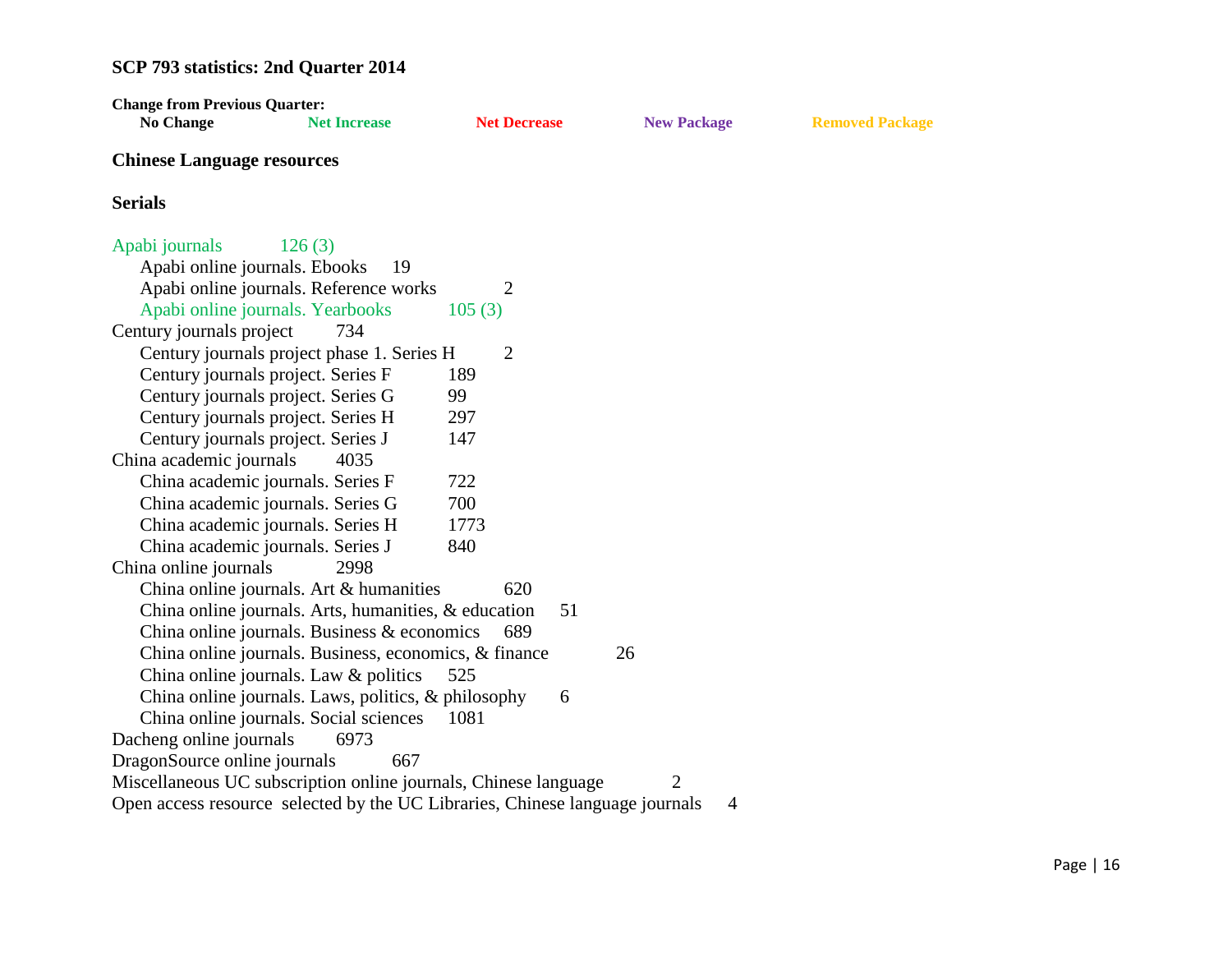| <b>Change from Previous Quarter:</b>  |                                                                                                |                                                                                 |                    |                        |
|---------------------------------------|------------------------------------------------------------------------------------------------|---------------------------------------------------------------------------------|--------------------|------------------------|
| <b>No Change</b>                      | <b>Net Increase</b>                                                                            | <b>Net Decrease</b>                                                             | <b>New Package</b> | <b>Removed Package</b> |
| Superstar. Chinamaxx journals         | 313(2)<br>Superstar. Chinamaxx online journals<br>Superstar. Chinamaxx online journals phase 1 | 24(1)<br>4 (1)<br>Superstar. Chinamaxx online journals phase 1. Wen shi zi liao | 267                |                        |
|                                       | Superstar. Chinamaxx online journals. Wen shi zi liao                                          |                                                                                 | 18                 |                        |
| Taiwan electronic periodical services |                                                                                                | 702                                                                             |                    |                        |
| Udndata online newspapers             | 6                                                                                              |                                                                                 |                    |                        |

### **Databases**

| CDL licensed databases, Chinese language    | 22 |
|---------------------------------------------|----|
| CDL open access databases, Chinese language |    |

### **Monographs**

| Airiti monographs 891 (170)                      |                                   |     |  |
|--------------------------------------------------|-----------------------------------|-----|--|
| Airiti online monographs                         |                                   | 4   |  |
| Airiti PDA 887 (170)                             |                                   |     |  |
| Airiti PDA 2013 Aug                              |                                   | 431 |  |
| Airiti PDA 2013 Sep                              |                                   | 85  |  |
| Airiti PDA 2013 Oct                              |                                   | 19  |  |
| Airiti PDA 2013 Nov                              |                                   | 20  |  |
| Airiti PDA 2013 Dec                              |                                   | 16  |  |
| Airiti PDA 2014 Jan                              |                                   | 56  |  |
| Airiti PDA 2014 Feb                              |                                   | 40  |  |
| Airiti PDA 2014 Mar                              |                                   | 50  |  |
|                                                  | Airiti PDA 2014 Apr-Jun 170 (170) |     |  |
| Apabi monographs 3526 (185)                      |                                   |     |  |
| Apabi online monographs. Ebooks 2631 (184)       |                                   |     |  |
| Apabi online monographs. Reference works 724 (3) |                                   |     |  |
|                                                  |                                   |     |  |